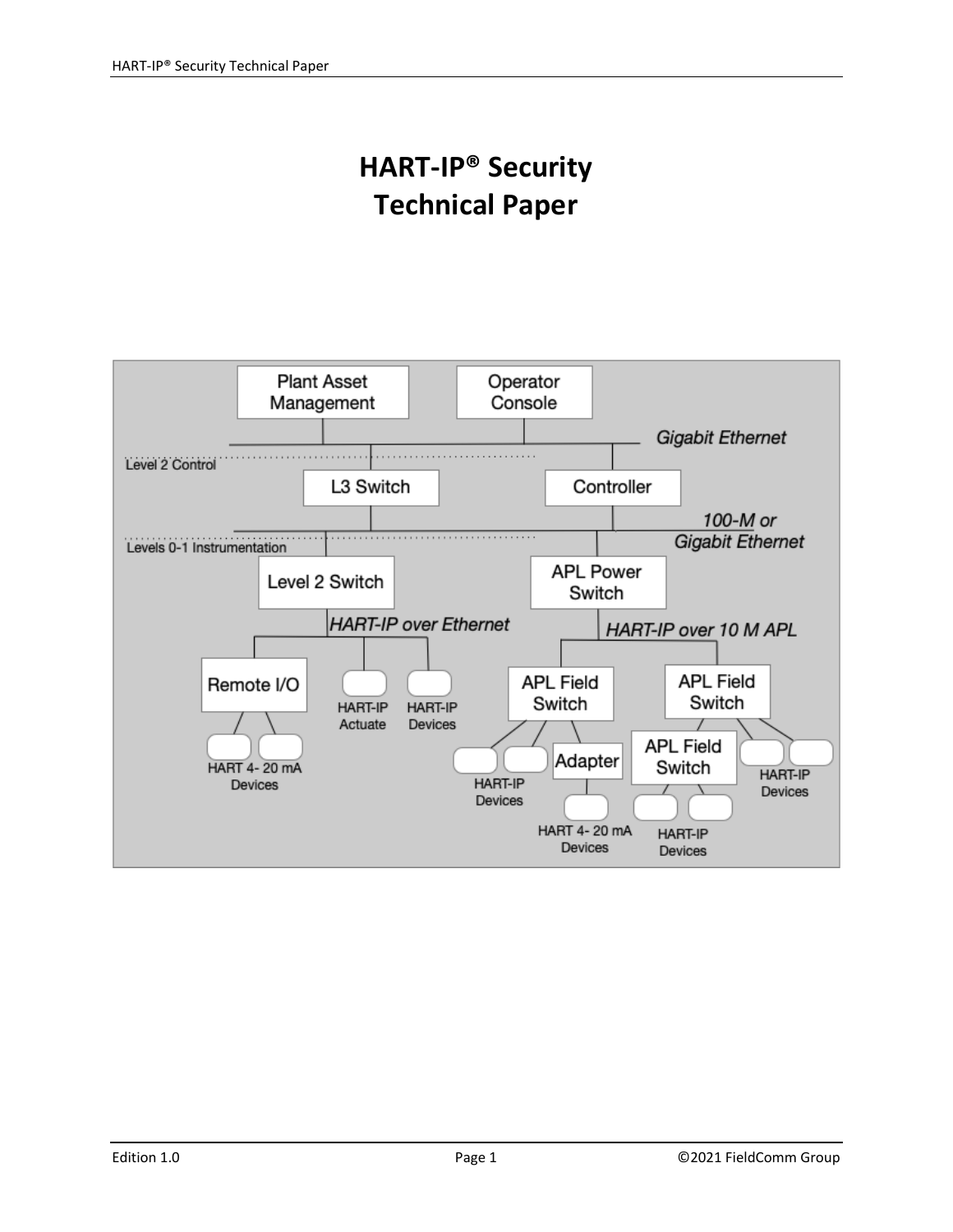#### **Document Distribution / Maintenance Control / Document Approval**

To obtain information concerning document distribution control, maintenance control, and document approval please contact FieldComm Group at the address shown below.

#### **Copyright © 2021 FieldComm Group**

This document contains copyrighted material and may not be reproduced in any fashion without the written permission of FieldComm Group.

#### **Trademark Information**

FieldComm Group™, FDI™, FOUNDATION™ Fieldbus and PA‐DIM ™ are trademarks, and HART®, HART‐IP® and *Wireless*HART® are registered trademarks of FieldComm Group, Austin, Texas, USA. Any use of these terms hereafter in this document, or in any document referenced by this document, implies the trademark/registered trademark. All other trademarks used in this or referenced documents are trademarks of their respective companies. For more information, contact FieldComm Group at the address below.



**FIELDCOMM GROUP"** 

Connecting the World of **Process Automation** 

FieldComm Group Attention: President and CEO 9430 Research Boulevard Suite 1‐120 Austin, TX 78759, USA Voice: (512) 792‐2300 FAX: (512) 792‐2310

http://www.fieldcommgroup.org

#### **Intellectual Property Rights**

The FieldComm Group (the Group) does not knowingly use or incorporate any information or data into the HART, FOUNDATION Fieldbus and FDI protocol standards, which the Group does not own or have lawful rights to use. Should the Group receive any notification regarding the existence of any conflicting private IPR, the Group will review the disclosure and either (A) determine there is no conflict; (B) resolve the conflict with the IPR owner; or (C) modify the standard to remove the conflicting requirement. In no case does the Group encourage implementers to infringe on any individual's or organization's IPR.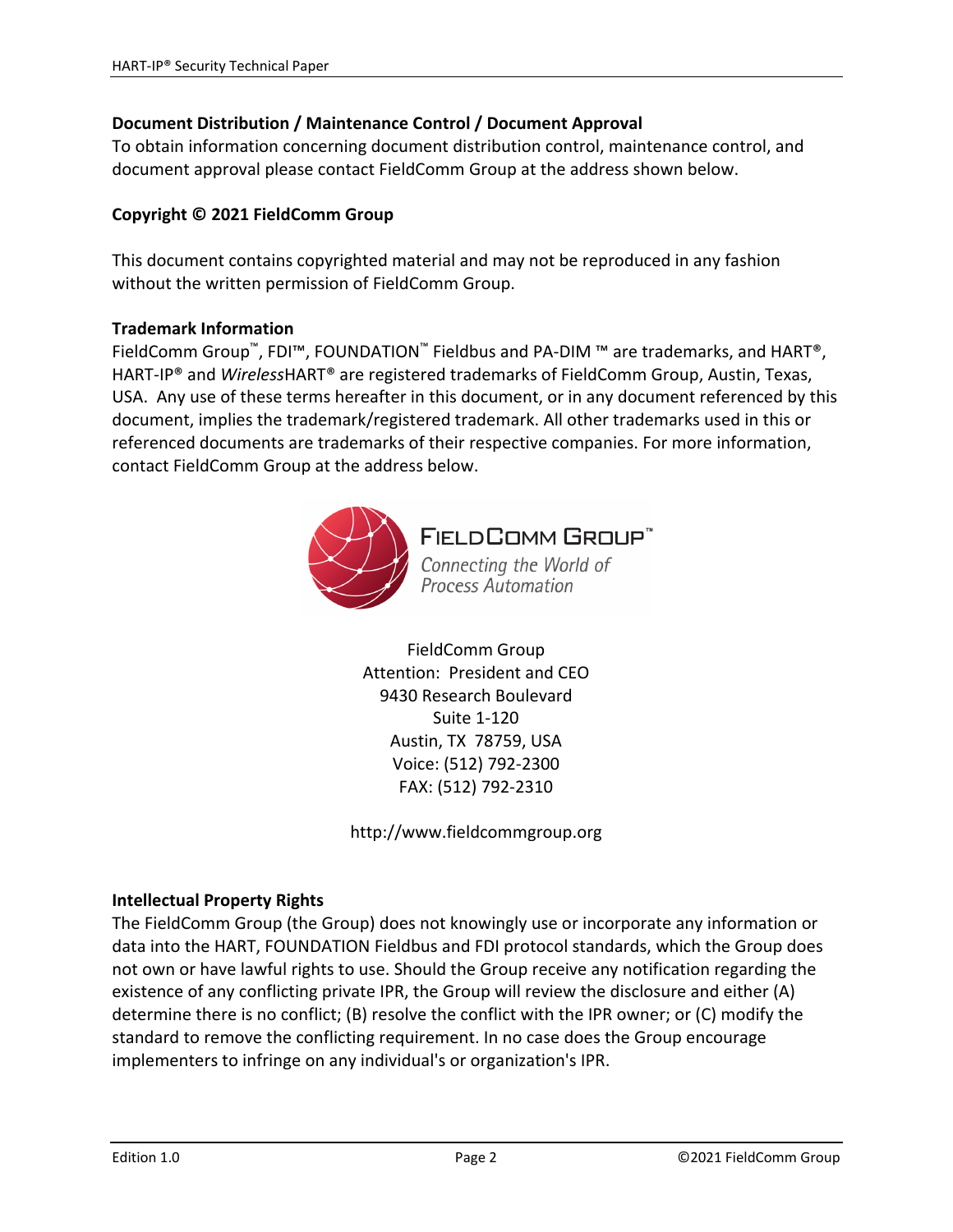#### **Table of Contents**

| 1. |     |  |  |  |
|----|-----|--|--|--|
| 2. |     |  |  |  |
|    | 2.1 |  |  |  |
|    | 2.2 |  |  |  |
|    |     |  |  |  |
|    |     |  |  |  |
| 3. |     |  |  |  |
|    | 3.1 |  |  |  |
| 4. |     |  |  |  |
|    | 4.1 |  |  |  |
|    | 4.2 |  |  |  |
|    |     |  |  |  |
|    |     |  |  |  |
|    |     |  |  |  |
|    |     |  |  |  |
|    | 4.3 |  |  |  |
| 5. |     |  |  |  |
|    | 5.1 |  |  |  |
|    | 5.2 |  |  |  |
|    | 5.3 |  |  |  |
|    | 5.4 |  |  |  |
|    | 5.5 |  |  |  |
|    | 5.6 |  |  |  |
|    | 5.7 |  |  |  |
|    | 5.8 |  |  |  |
|    | 5.9 |  |  |  |
| 6. |     |  |  |  |
|    | 6.1 |  |  |  |
|    | 6.2 |  |  |  |
|    | 6.3 |  |  |  |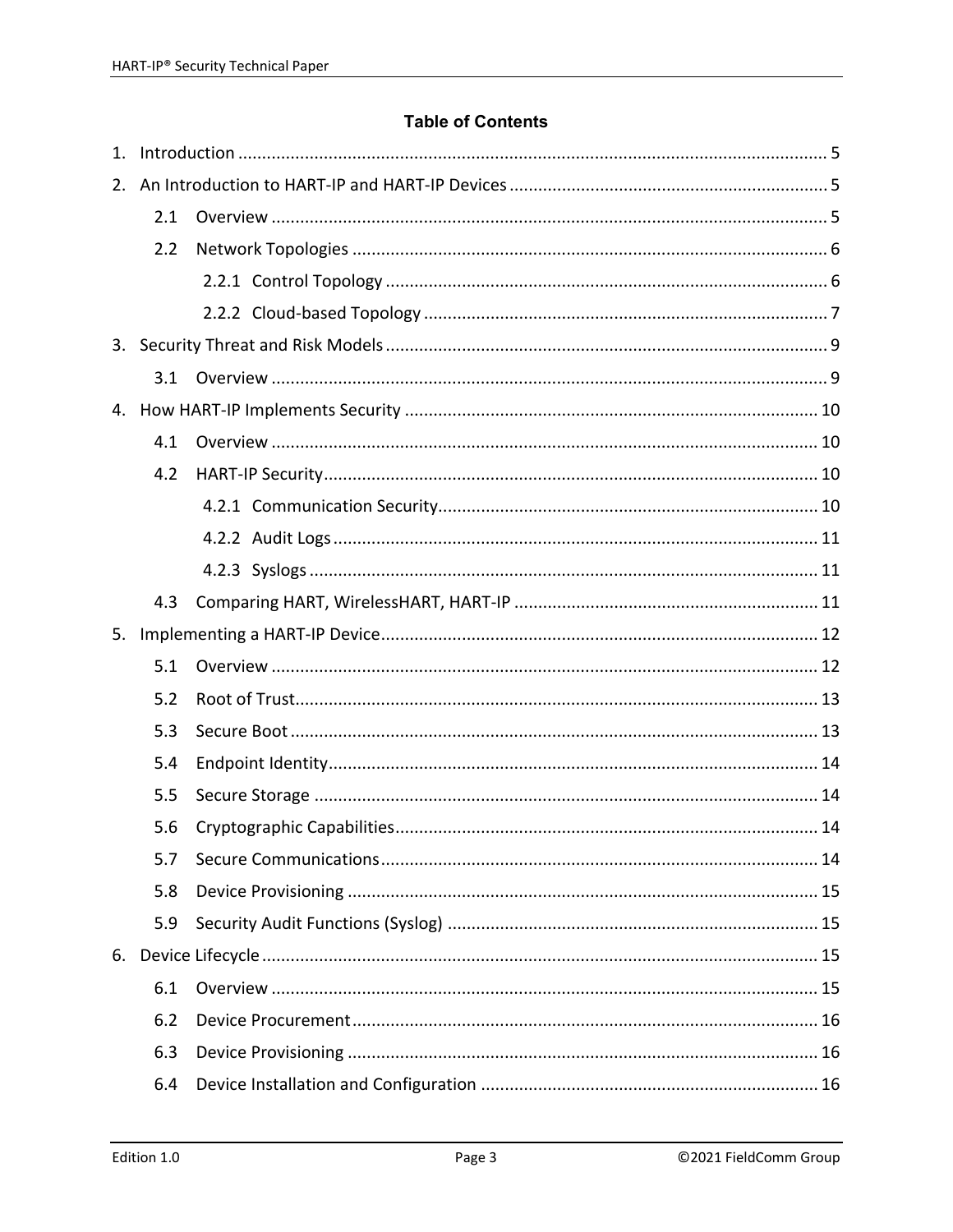| 6.5 |        |  |
|-----|--------|--|
| 6.6 |        |  |
| 6.7 |        |  |
| 6.8 |        |  |
|     |        |  |
|     |        |  |
|     |        |  |
|     |        |  |
|     |        |  |
|     |        |  |
|     | C.1.2. |  |
|     |        |  |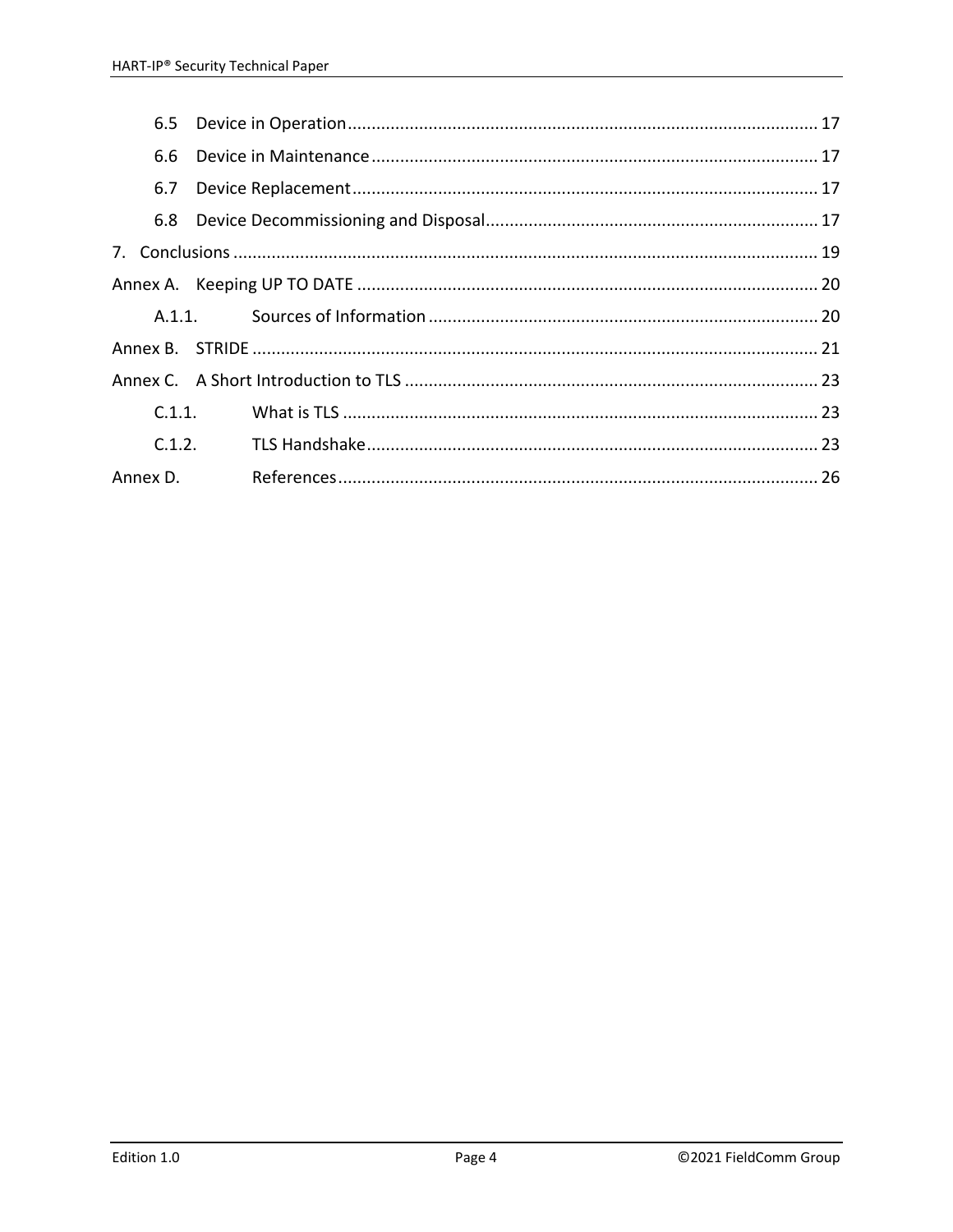# **1. INTRODUCTION**

In the Process Automation industry field device networking today is largely dominated by HART 4‐20, Foundation Fieldbus, Profibus, Modbus, and several other protocols. Emerging alongside these protocols are Ethernet‐based protocols such as Ethernet/IP and Modbus/TCP To fully support ethernet in process automation what has been needed is the capability to both provide power to devices and to be safe for use in hazardous locations. To meet these requirements in a standardized way, an IEEE working group was formed. The output of this working group is the Advanced Physical Layer (APL) standard which supports the connection of field devices in process operations, including hazardous locations. APL, or IEEE P802.3cg, specifies enhancements to the existing IEEE 802.3 ethernet standard (IEEE 802.3) for ethernet using twisted‐pair wiring (10BASE‐T1L).

Ethernet support within the FieldComm group is not new. HART‐IP, which can be used with ethernet, was first specified as part of HART 7 over ten years ago. This initial specification was largely intended for communications between hosts and gateways. In the latest release of HART‐IP, clarity around support for HART‐IP devices is now included. As part of these enhancements to HART-IP, security is explicitly specified. This technical paper describes these security enhancements.

This document begins with a brief introduction to HART‐IP. It then discusses threats to HART‐IP devices and the HART‐IP device networks. The document then explains security mitigation strategies and concludes by summarizing how HART and HART‐IP implement security.

# **2. AN INTRODUCTION TO HART‐IP AND HART‐IP DEVICES**

# **2.1 Overview**

HART‐IP combines the Internet Protocol (IP) network infrastructure and the HART network and application layers. HART‐IP can be used over any communication medium (Physical Layer) that supports the Internet Protocol. It enables HART data to work across several physical networks including Ethernet (IEEE 802.3), Wi‐Fi (IEEE 802.11b/g), RS232 using Point‐to‐Point Protocol (PPP), 4G and 4G‐LTE enabled cellular networks. HART‐IP is illustrated in Figure 1.



**Figure 1 – HART‐IP Devices and Communications**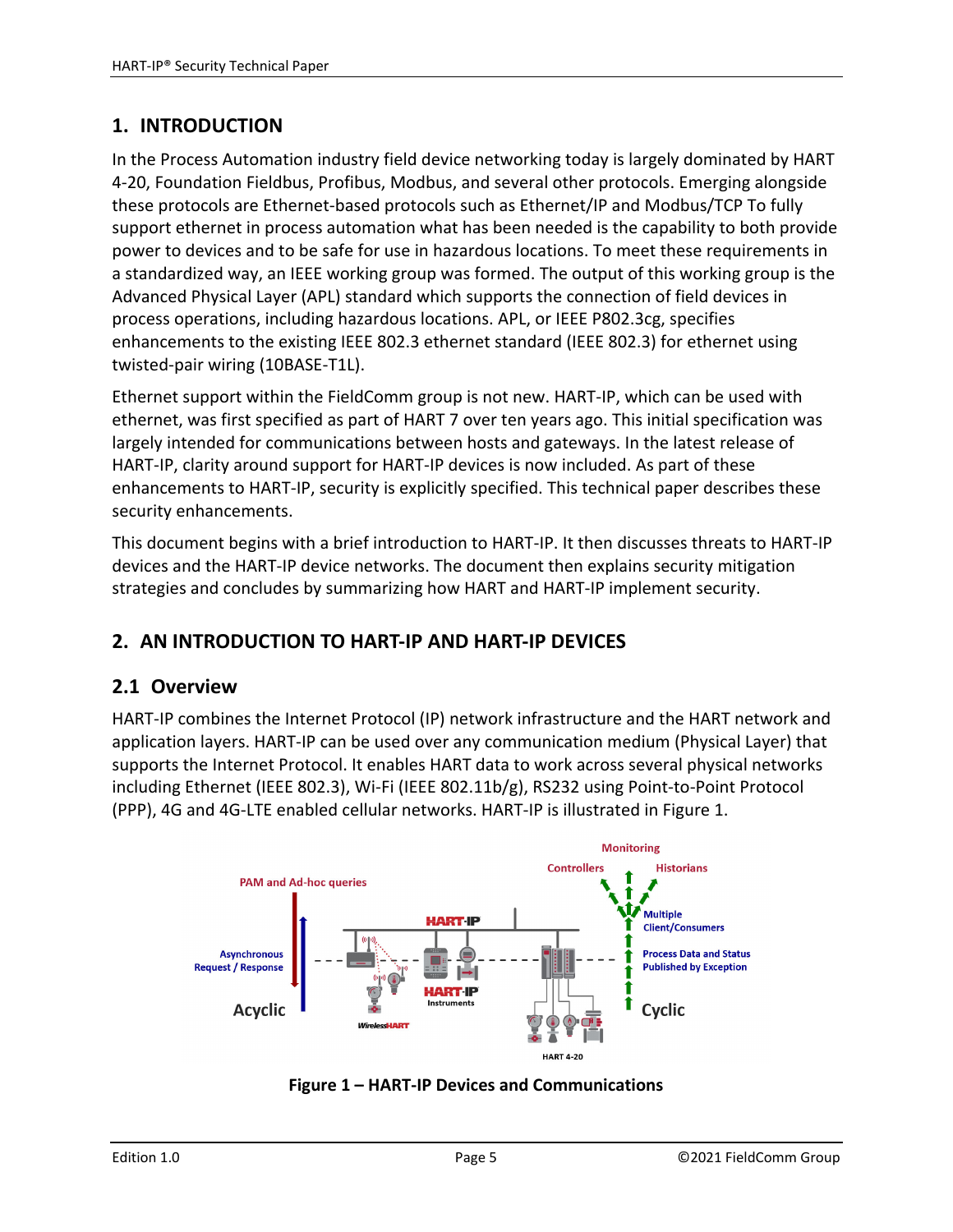HART‐IP enables an IP‐based connection between HART‐enabled data producers (i.e., field instrumentation) and HART data consumers. HART‐IP consists of HART‐IP Servers and HART‐IP Clients. HART‐IP servers would be embedded within devices and infrastructure such as, Ethernet‐APL Field Devices (like flow computers, process analyzers); Remote HART 4‐20mA I/O; and WirelessHART Gateways. HART‐IP clients are incorporated into Hosts such as PLCs, DCS controllers, Plant Asset Management, and Edge Gateways.

HART‐IP devices and networks must implement security. HART‐IP security mechanisms are the topic of this paper. Discussions on security follow the introduction to HART‐IP devices, the HART‐IP protocol, and network topologies.

# **2.2 Network Topologies**

Many topologies can be supported with HART‐IP networks. In this paper two topologies are described: the first being a traditional control and asset management arrangement and the second being connections to an edge device or a cloud‐based application hosted on‐premise or an off-premise using a provider such as Microsoft Azure, AWS, etc.

#### **2.2.1 Control Topology**

The control topology mirrors how instrument and control are typically setup in plants. Devices are installed in the plant with the process equipment and connected to controllers over IO networks. In most process plants equipment is organized into functional groupings known as units. For example, a refinery may have several crude units, an FCC unit, a hydrocracking unit, and many other units. Each unit covers many acres with the refinery itself often covering over 100 acres. Instrumentation networks, such as HART‐IP networks, connect devices back to controllers associated with each of the units. Devices are known by their tag and location. The control topology is shown in Figure 2.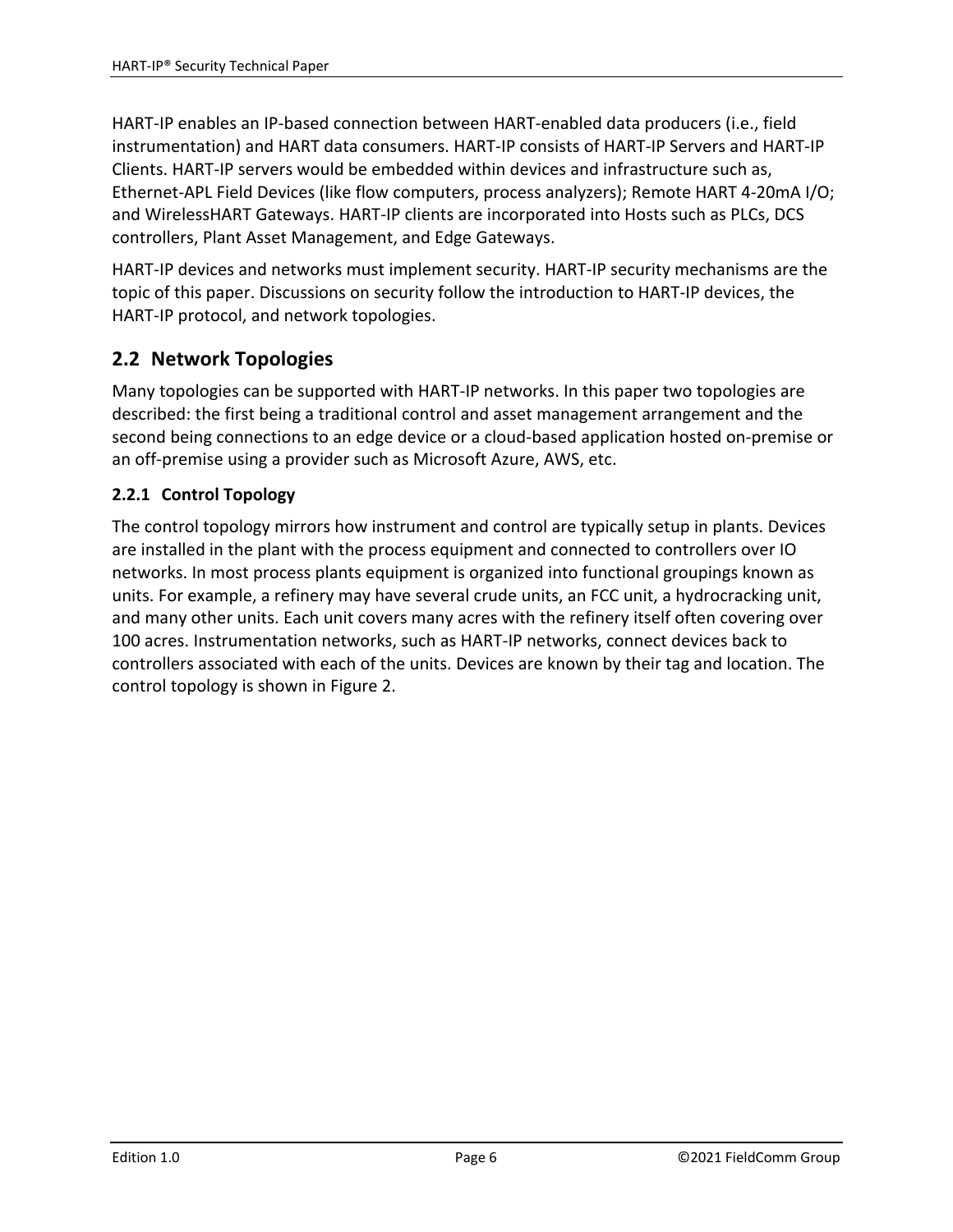

**Figure 2 – Network Control Topology**

As shown in Figure 2, HART‐IP devices may be connected to traditional Ethernet or to an APL network. Remote I/O devices, acting as both client and server, are used to connect to HART 4‐ 20 mA devices. Adapters, shown on the APL side of the figure, may also be used to connect to HART 4‐20 mA devices.

The Advanced Physical Layer, APL, is a ruggedized, two-wire, twisted pair, loop-powered Ethernet physical layer that uses 10BASE‐T1L plus extensions for installation within operating conditions and hazardous areas of process plants. APL supports field switches and power switches that may be arranged in various combinations as shown in Figure 2. Field switches can be nested up to five deep.

Most plants include the unit as part of the plant. For example, a flow on the #10 crude unit could be tagged as 10FI0001, with the last four digits a unique identifier for the instrument. For a more complete discussion of instrument tagging refer to ANSI/ISA‐5.1‐2009.

## **2.2.2 Cloud‐based Topology**

The cloud‐based topology is an emerging setup in process plants that often runs in parallel to process instrumentation. These cloud‐based topologies are often used for condition‐based monitoring which are used for energy monitoring, equipment and device monitoring, and process monitoring. The monitoring systems stream data from the plant, perform their analysis,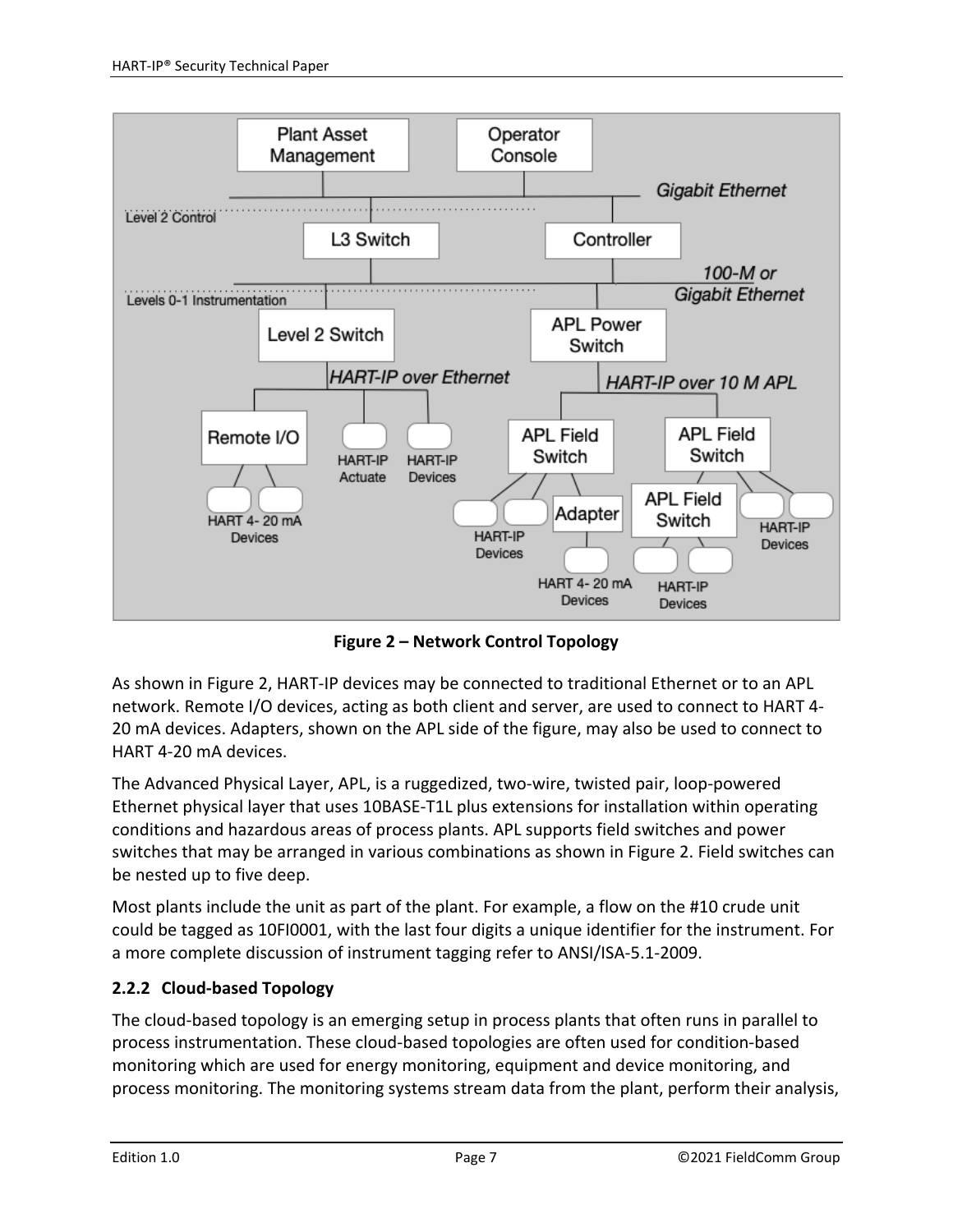and provide recommendation back to users and in some cases the control systems themselves. The cloud‐based topology is shown in Figure 3.



**Figure 3 – Network Cloud Topology**

Three different setups for cloud‐based topologies are illustrated in Figure 3. The first is through an edge gateway which collects data from the process plant and passes the data on to higher level applications such as condition monitoring. The second topology shows a direct connection from an L2 switch to the cloud. The third shows a direct connection to cloud based applications, a scenario for this may be an instrument mounted in a remote location that is used to report readings back to a centralized monitoring system. Cloud monitoring applications use a separate session from the control and asset management sessions to connect to the device. Each of these setups also introduces additional security requirements and threats. More information on these is included in the threat discussions.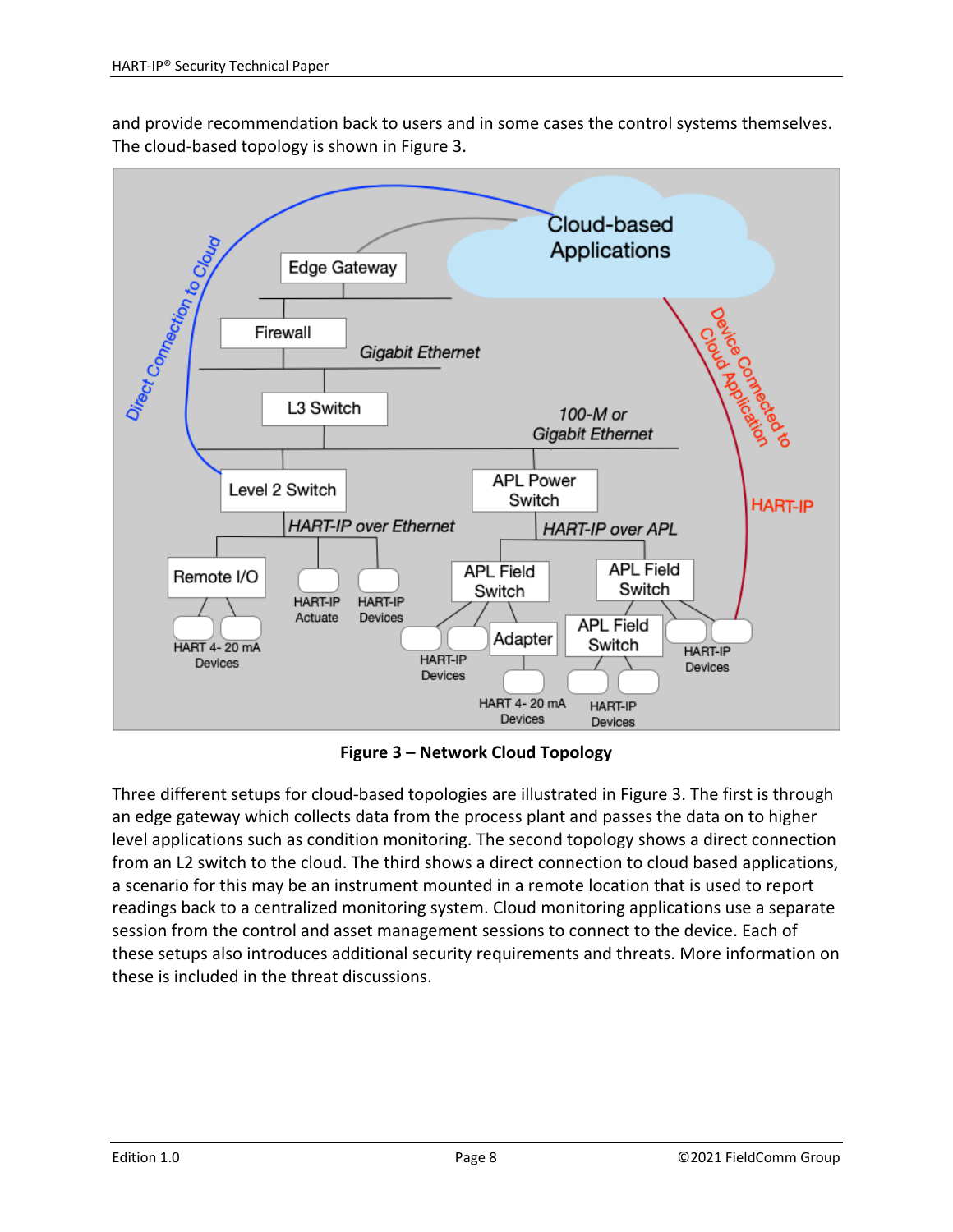# **3. SECURITY THREAT AND RISK MODELS**

## **3.1 Overview**

Control system cyber security and control system design and operation, which often includes instrumentation and instrumentation networks, makes the assumption that instruments and instrumentation networks are secure because they are physically isolated and protected by the control system networks. In support of this claim, control system implementations often include considerable use of firewalls, network monitoring, and other defensive mechanisms positioned between layers as defined by the Purdue Reference Model, shown in Figure 4.



**Figure 4 – Purdue Reference Model**

In reality, field devices and field device networks themselves are often not monitored which makes anomaly detection difficult. They are also not protected which makes attacking them a target. This is often further worsened when the protocols are converted to other protocols, such as MODBUS, where semantics and context are lost (e.g., unit codes). When clients receive the measured value, such as a HART 4‐20 mA value converted to a MODBUS value, the client will not be aware that values have been altered. What is needed is a way to securely tunnel the original HART value, including its original status and unit code, from the HART device to the control applications and other clients. All of this is addressed with HART‐IP.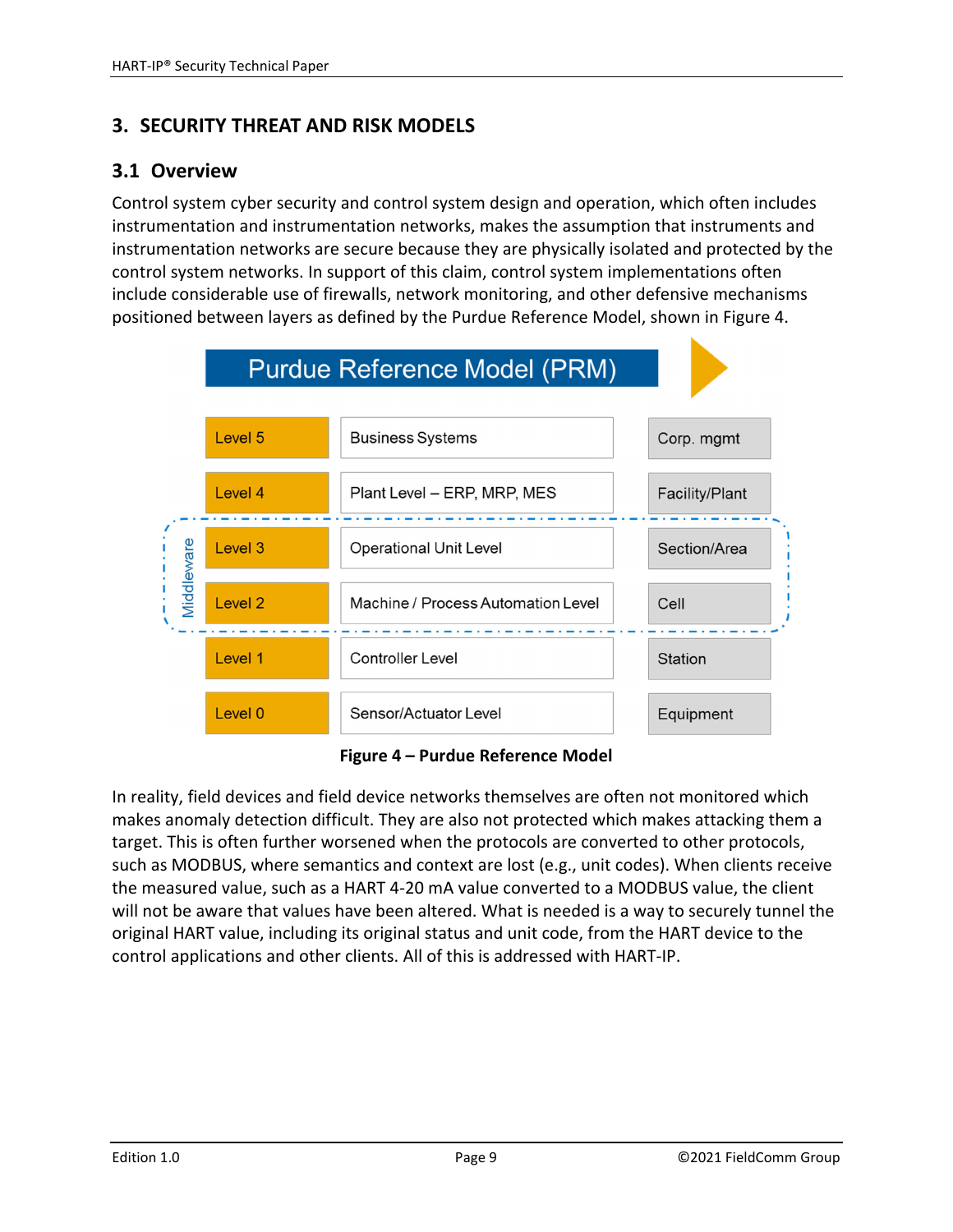# **4. HOW HART‐IP IMPLEMENTS SECURITY**

#### **4.1 Overview**

HART-IP includes several provisions that are designed to protect the device and the device network. These provisions include the use of a secure transport TLS, audit logging, and an interface to Syslog to persist audit log. HART‐IP products implement the security features specified in the HART‐IP network management specification [1]. These security features include:

- Communication security based on Transport Layer Security (TLS) and Datagram Transport Layer Security (DTLS)
- HART-IP Server local Audit Logs
- Publishing syslog messages
- Secure operation of the products themselves

Security best‐practices for IP‐based products continue to evolve. Consequently, all products must support field upgrades allowing the addition of improved security mechanisms in the future. The following section covers HART‐IP security details.

## **4.2 HART‐IP Security**

#### **4.2.1 Communication Security**

HART-IP devices (servers and clients) support the following communication security protocols:

- TLS Version 1.2 and 1.3
- DTLS Version 1.2 and 1.3

For both TLS / DTLS, secure sessions are initiated using either Pre‐Shared Key (PSK) or Secure Remote Password (SRP) key exchange algorithms.

The AES‐128 symmetric cipher are used as the TLS encryption algorithm. Devices expected to support the following TLS Cipher Suites in the listed preference order:

- TLS\_PSK\_WITH\_AES\_128\_GCM\_SHA256 (0x00, 0xA8)
- TLS\_PSK\_WITH\_AES\_128\_CBC\_SHA256 (0x00, 0xAE)
- TLS\_PSK\_WITH\_AES\_128\_CCM (0xC0,0xA4)
- TLS\_SRP\_SHA\_WITH\_AES\_128\_CBC\_SHA (0xC0, 0x1D)

Devices support both a default PSK and Password. These defaults are used to create an initial session that is used to write the server's PSK and/or Password. Servers decline all subsequent Session Initiate requests if the PSK or Password (at least one of them) is not written during that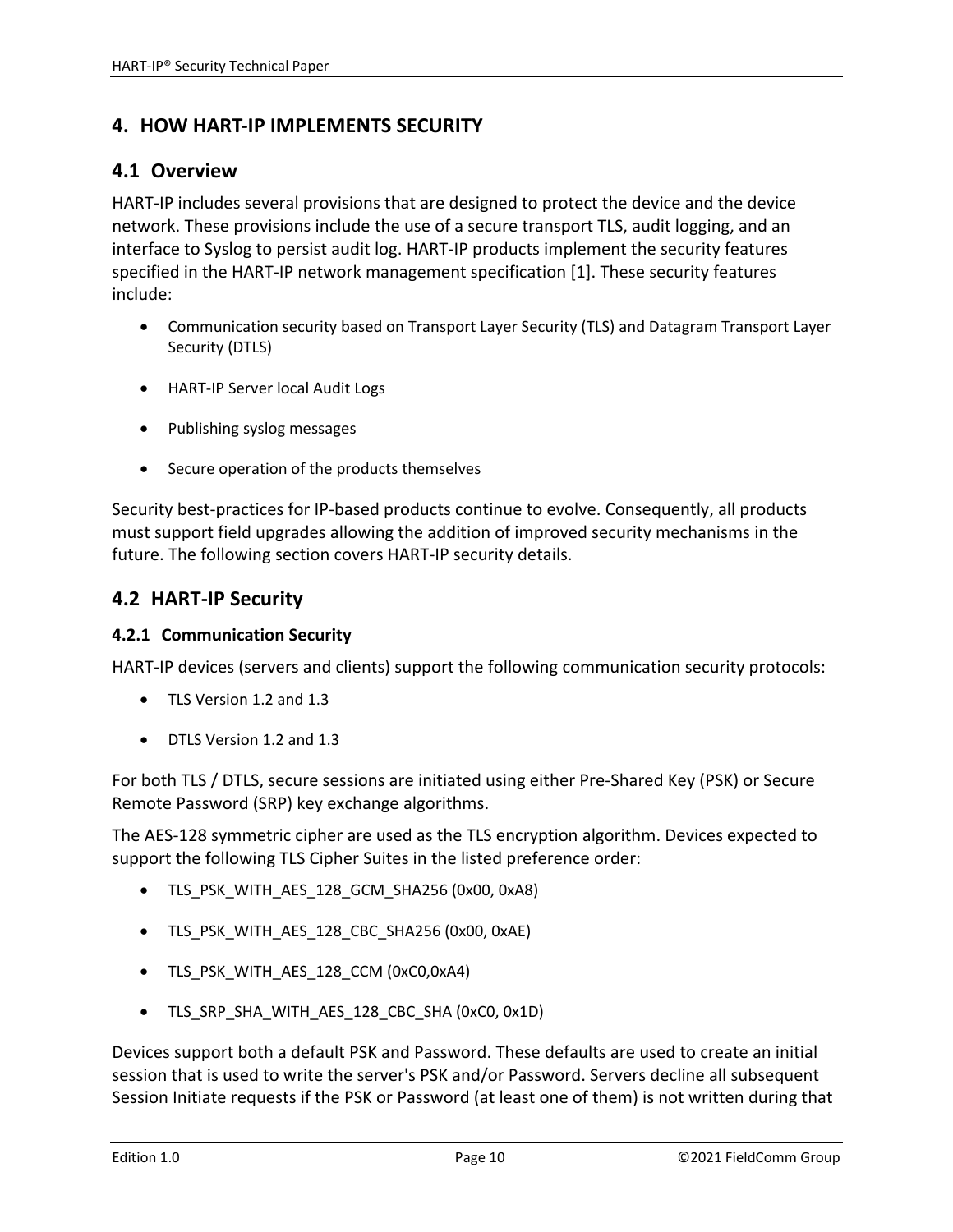initial session. Once written, the PSK and/or SRP keys are used by clients to establish secure sessions with the server. The server can support multiple simultaneous sessions. If the initial session fails to write the server's PSK and/or Password, factory reset must be used to reset the device so that the provisioning can be tried again. The factory reset may also be used to recover a device that has been quarantined. A short introduction to TLS is provided in Annex C.

#### **4.2.2 Audit Logs**

HART‐IP servers support audit logs. These servers record the following in local, volatile Audit Logs:

- Last time/date the server was powered up
- The last time/date the security credentials were modified
- Server Status
- Circular 128 entry Session Summary list

Each Session Summary record consist of:

- Client identity including IP addresses (IPv4, IPv6) and Port Numbers
- Connect/disconnect time/date for that client
- Starting / ending Configuration Change Counter
- Session status
- Communications counters indicating the number of publish (burst), request, and response PDUs.

Audit logs include an 8‐byte unsigned integer timestamp.

#### **4.2.3 Syslogs**

Devices also support / push "syslog" messages. Syslog messages are pushed to Security Information and Event Management (SIEM) systems and are critical to detecting security attacks and unauthorized manipulation of HART‐IP field devices. Detection enables improvements to plant security policies and procedures to minimize vulnerabilities.

## **4.3 Comparing HART, WirelessHART, HART‐IP**

HART 4‐20mA has little cybersecurity support because it is not possible to access a device without physical connection via a handheld or host system. Many of the security features in WirelessHART have equivalent features in HART‐IP. Table **1** compares these features.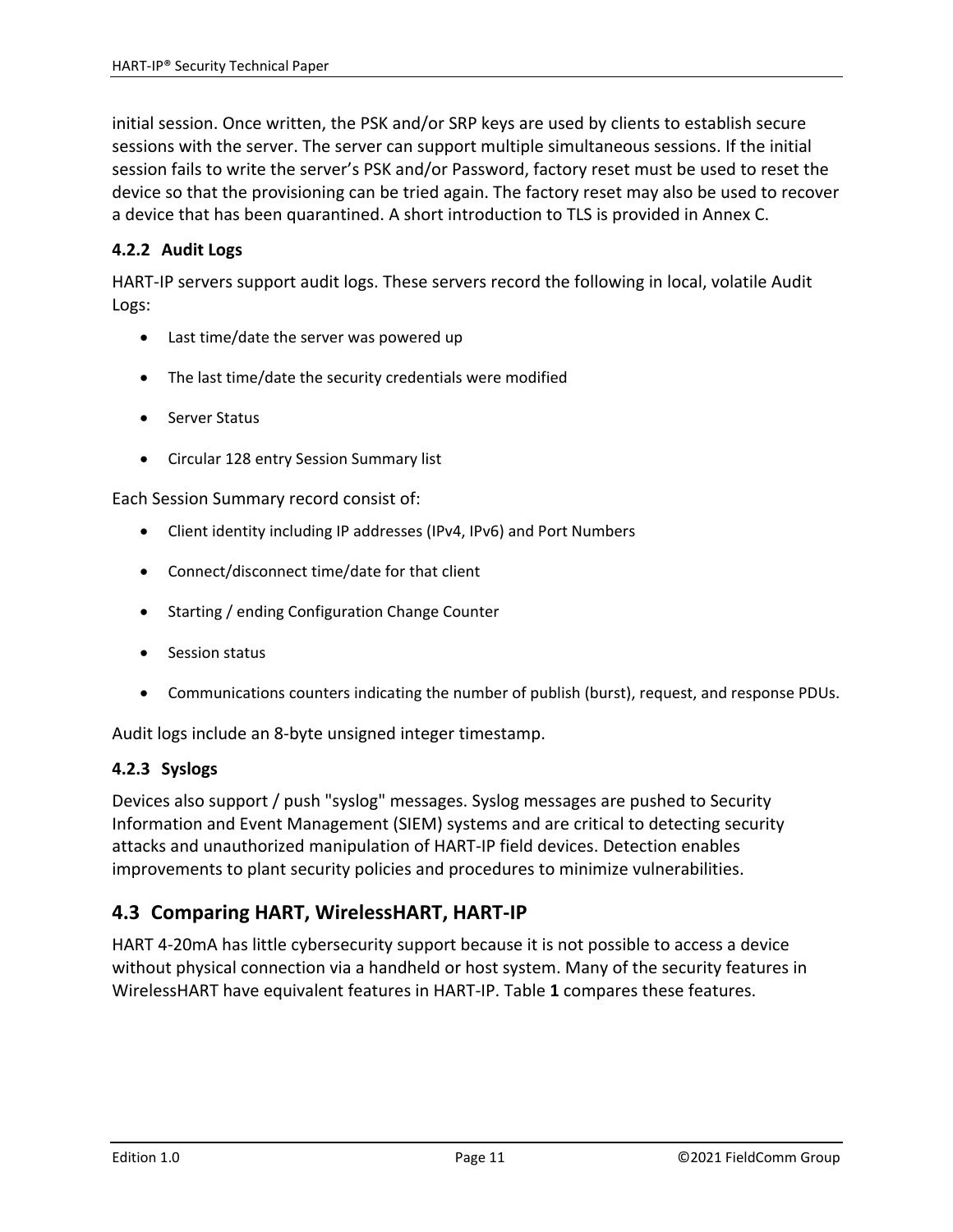| <b>Security Feature</b>                                        | <b>HART 4-20 mA</b> | WirelessHART | <b>HART-IP</b> |
|----------------------------------------------------------------|---------------------|--------------|----------------|
| Join Key                                                       |                     | X            | X              |
| Join Key Provisioning                                          |                     | X            | X              |
| Network Keys                                                   |                     | X            | X              |
| Encryption (mandatory)                                         |                     | X            | X              |
| <b>Secure Sessions</b>                                         |                     | X            | X              |
| <b>Security Manager</b>                                        |                     | X            |                |
| Network Management                                             |                     | X            |                |
| Message Authentication Codes (or<br>Hashes)                    |                     | X            | X              |
| <b>Audit Logs</b>                                              |                     |              | X              |
| Quarantining device (or bricked device)                        |                     | X            | X              |
| <b>Whitelists and Blacklists</b>                               |                     | X            |                |
| <b>Limited Sessions</b>                                        | X                   | X            | X              |
| Throttling - limit number of outstanding<br>transport messages | X                   | X            | X              |
| Burst messages contain timestamps                              | X                   | X            | X              |
| Use of sequence numbers in messages                            | X                   | X            | X              |
| Factory reset                                                  | X                   | X            | X              |
| Synchronized time                                              | X                   | X            | X              |

| Table 1 – Comparing HART, WirelessHART and HART-IP |  |  |  |
|----------------------------------------------------|--|--|--|
|----------------------------------------------------|--|--|--|

# **5. IMPLEMENTING A HART‐IP DEVICE**

# **5.1 Overview**

Implementing HART‐IP devices requires supporting the secure features described in the HART Network Management Specification [1]. To complement these security features, device manufactures should also implement best design practices described in this section. These design practices are illustrated in Figure 5.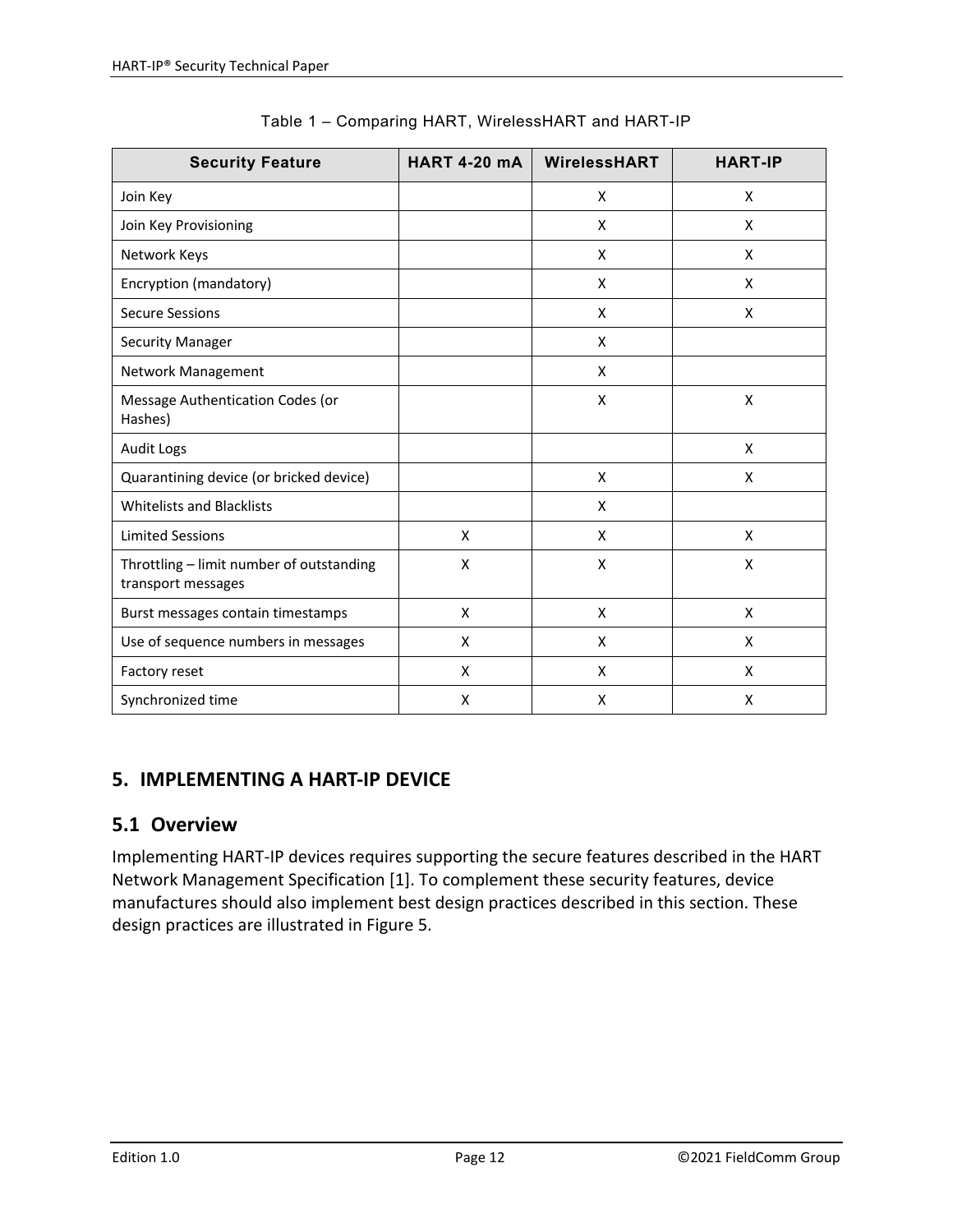

**Figure 5 – Security Reference Model**

# **5.2 Root of Trust**

Each HART‐IP device should contain a Root of Trust that forms the basis for the devices' security. Trust in embedded security refers to an expectation that a HART‐IP device is operating as designed. Software trusts that hardware is operating as it should be. Applications trust that the operating system is not corrupting device configuration. Remote systems trust in the device's identity to which it's connected. This process of establishing trust is called attestation. A device's root‐of‐trust is the point where attestation and authentication start and then extends through each layer. A root of trust is an important building block to secure HART‐IP devices.

A root of trust can be established by a variety of methods. The simplest mechanism is to run start‐up code directly from a non‐writable location in the processor's memory map. Alternatively, to allow updates and patches, the code can be loaded from a protected memory region into a protected memory store of some sort set aside for firmware execution. The important aspect for a root of trust is to be sure that the initial code is what the manufacturer intended, before execution. When it starts, the root of trust derives its internal keys from supplied device identity inputs and executes self‐tests and code validation for itself.

# **5.3 Secure Boot**

A secure boot process prevents the execution of unauthorized code at the time of device power up and prevents the exposure of embedded boot code and software. A secure boot process can be accomplished in many different ways, including using digitally signed binaries, secure and trusted boot loaders, boot file encryption, and security microprocessors.

While secure boot center around digitally signed boot files, unless those signatures are verifiable using some sort of an immutable root of trust, however, it is not secure. To validate boot files a digital key will need to be installed when the device is manufactured or after manufacturing using a trusted application. Considerations include: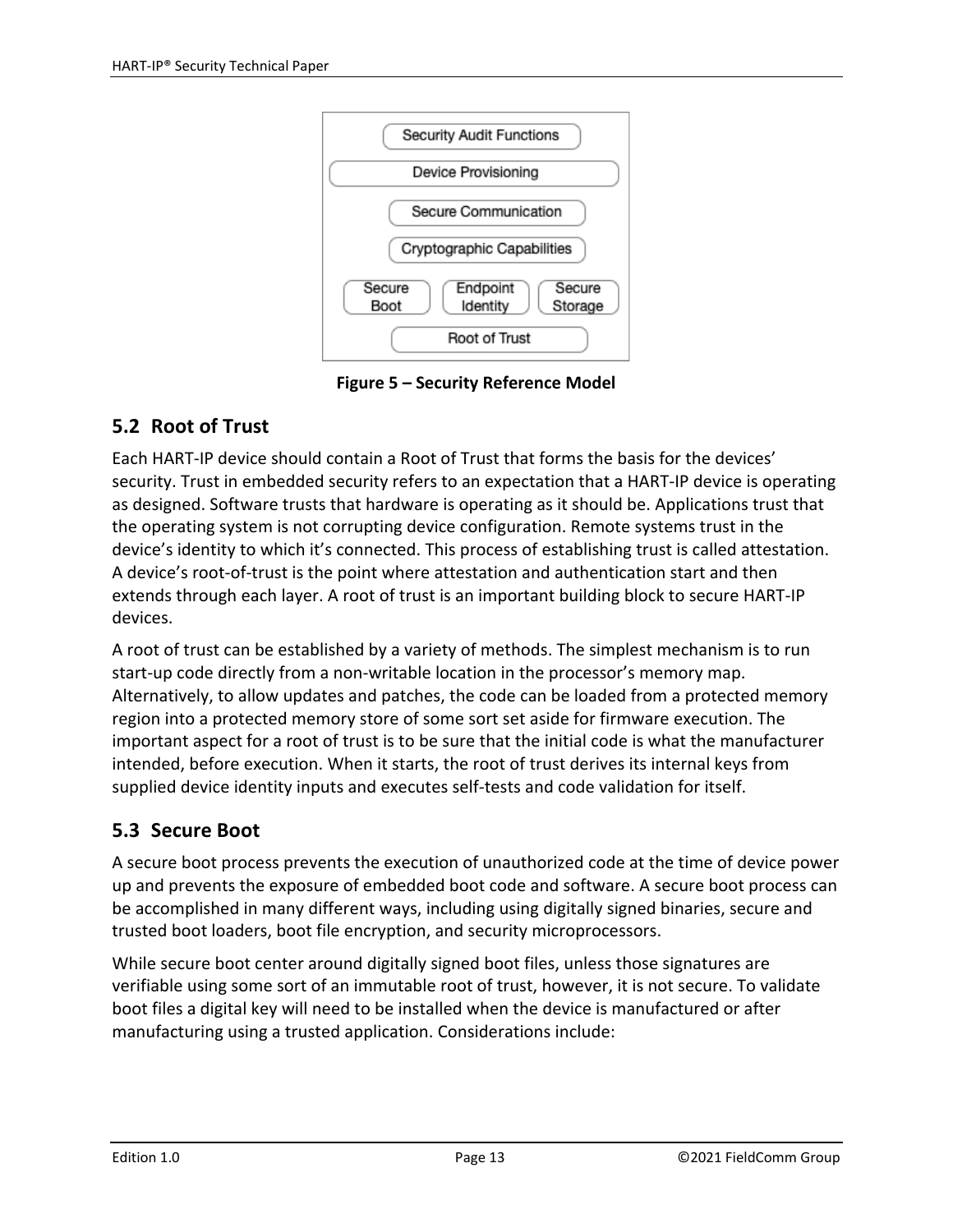- Protecting IP protects software IP such as proprietary algorithms.
- Trusted remediation The ability to safely remediate in case of device failure or compromise is a critical ability that relies on having a secure boot process that checks the validity of the firmware image being booted with a root of trust.
- Secure firmware update Validating incoming payloads intended to replace existing firmware images is critical to maintaining device integrity throughout the system lifecycle. The source of the payload and the payload itself must be validated prior to being applied, and with a properly implemented secure boot process, failure to validate results in a safe rollback to a known verified image.
- Secure connectivity to cloud resources A secure boot process ensures that the device is authenticated with the cloud each time it attempts a connection through the use of embedded keys and certificates.

# **5.4 Endpoint Identity**

Endpoint identity is a fundamental building block essential for most other security measures. Piece of identity to uniquely identify devices. In HART-IP the device identity is tied the device's Unique ID.

## **5.5 Secure Storage**

Program storage is likely to be in off‐chip Flash memory, whose contents are copied into SRAM or external DDR memory to run once the device is booted. The hardware root of trust protects the device's unique key, and the keys and facilities that derive from it. It provides secure storage for the rest of the chip, and acts as an identification or authentication device.

# **5.6 Cryptographic Capabilities**

HART‐IP security requires proper use and implementation of cryptography across transport protocols (data‐in‐motion), storage (data‐at‐rest), and applications (data‐in‐use). Although this paper makes recommendations for storage and applications, these are ultimately the responsibility of the device suppliers. Cryptographic services include:

- Standards-based symmetric cipher suites (PSK and SRP), hashing functions, and random number generators of appropriate strength
- NIST/FIPS standards-based validated cryptographic algorithm implementations
- Interoperability of cryptographic keys

## **5.7 Secure Communications**

A secure end‐to‐end communications protocol stack is required. HART‐IP specifies the following: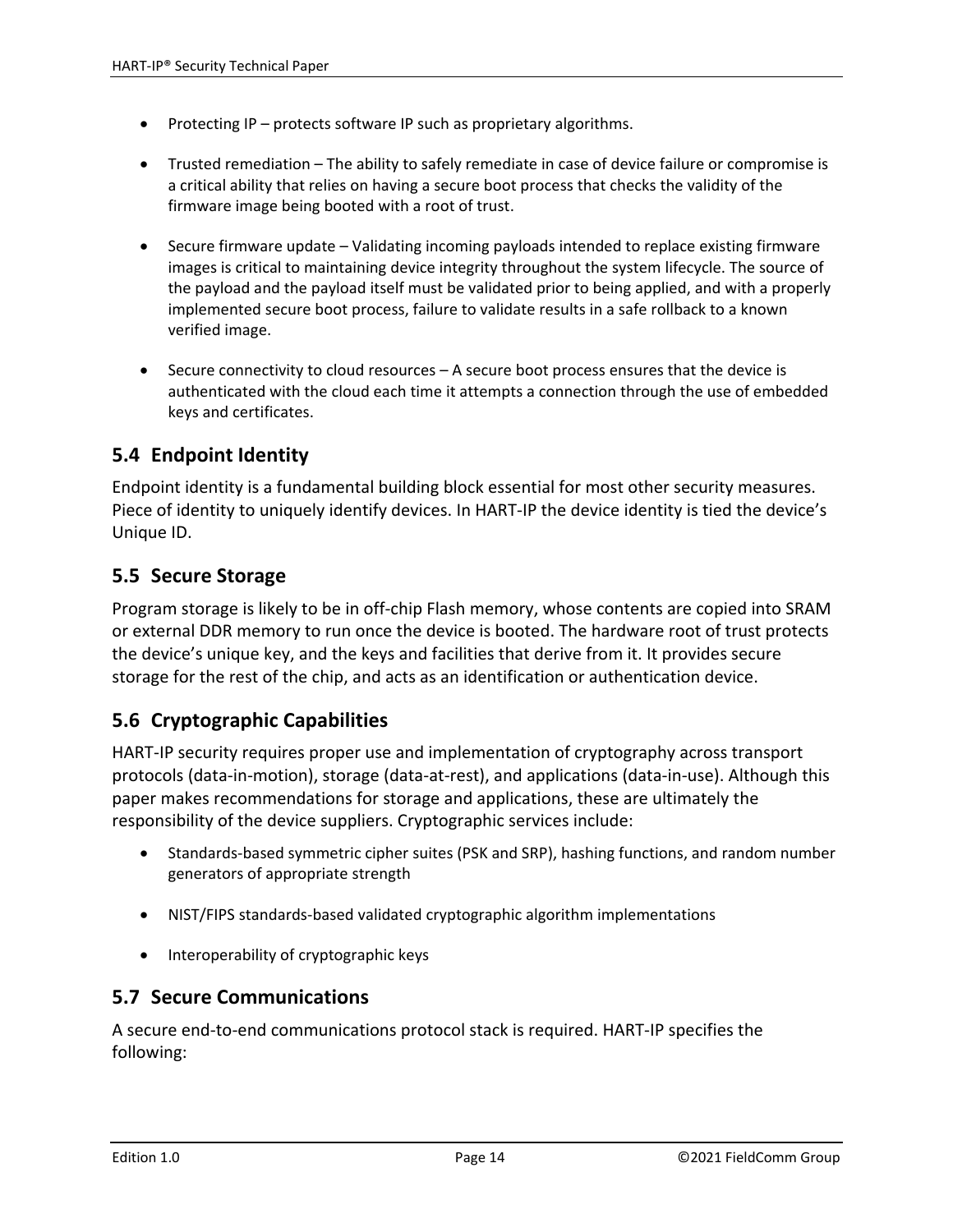- Secure transport: TLS-SRP or TLS-PSK
- Hash functions: SHA-2 (hash function for generating MAC codes)
- Encryption: AES-128

#### **5.8 Device Provisioning**

Device provisioning is used to write the following into the device:

- Device tag
- Pre‐shared key
- Secure remote password
- Syslog server hostname and port
- DNS server name
- (optional) change the default port number that devices listen on
- (optional) provide a static IP address and mask

#### **5.9 Security Audit Functions (Syslog)**

For incident response and audits, event logs are required as a valuable input that can be used to measure and assess risks continually and mitigate threats. This requires the ability to:

- capture system and security events (it may not be a security event)
- transfer events to a host using Syslog
- an application to review the system events

#### **6. DEVICE LIFECYCLE**

#### **6.1 Overview**

HART‐IP devices are installed with a long service life expectancy. For example, some devices will be operational for 15 to 30 years. Over the device's lifespan, plant overhauls, process modifications, and business integration activities can have security implications. Consequently, it is necessary to manage security through the entire life cycle. The phases of the lifecycle are:

- 1. Procurement
- 2. Provisioning
- 3. Installation and Configuration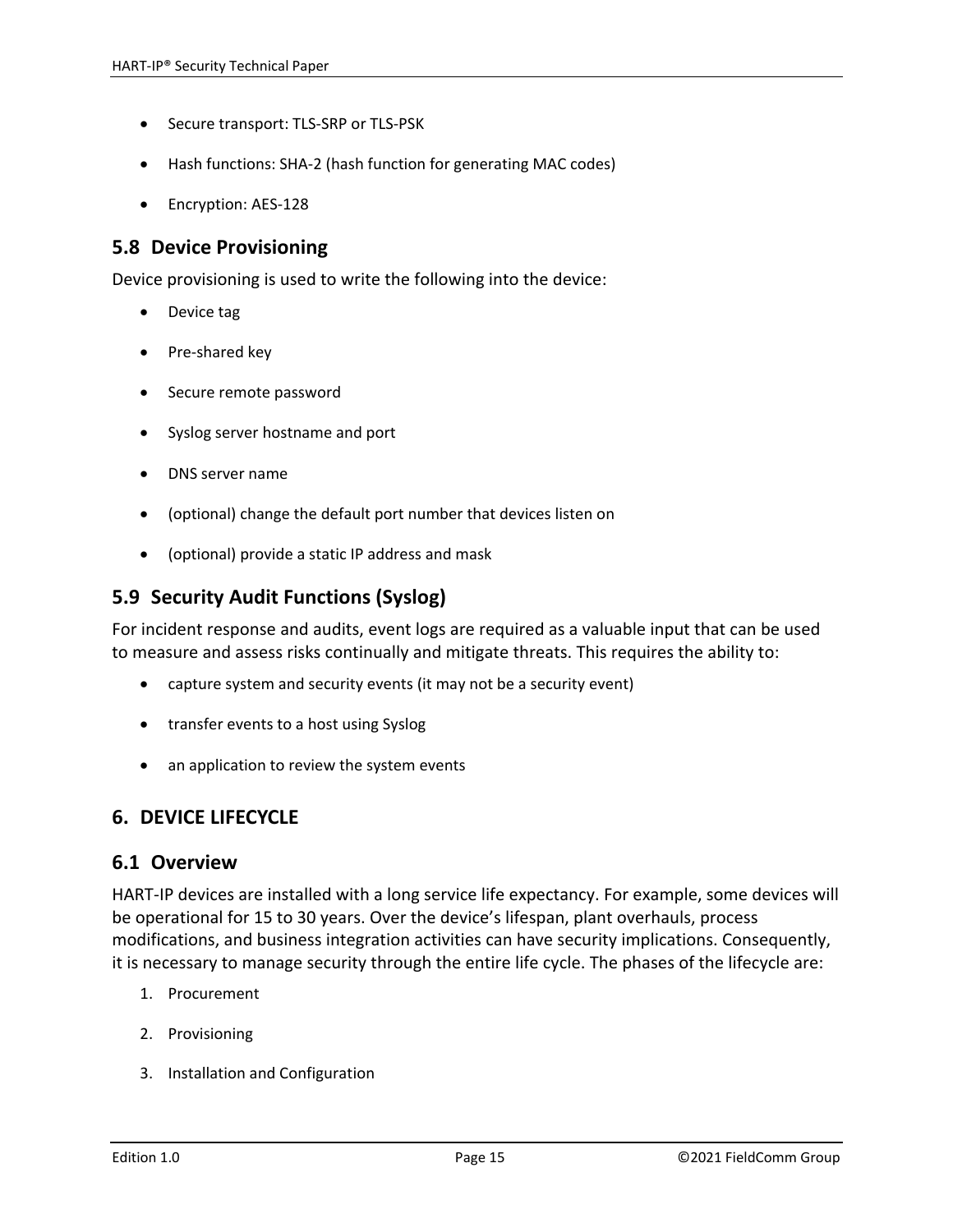- 4. Operation
- 5. Maintenance
- 6. Replacement
- 7. Decommissioning & Disposal

The phases in the device lifecycle are illustrated in Figure 6.



**Figure 6 – HART‐IP Device Lifecycle**

Each of the phases in the lifecycle is discussed in the following sections.

#### **6.2 Device Procurement**

The first stage in the device lifecycle is procurement. Procurement is outside of the scope of this paper.

## **6.3 Device Provisioning**

Devices should be provisioned before they are installed in the plant. This provisioning is often referred to as onboarding. During the provisioning phase the devices should have the following set:

- The device name and the unit name it will be installed
- The TLS PSK and SRP that will be used to establish a session
- The hostname and port used to connect to the Syslog Server

All of this information should be setup in a secure location. The information will also have to be made available to the hosts that will open sessions with the devices.

## **6.4 Device Installation and Configuration**

Devices are configured using FDI. From a life cycle point-of-view here are some considerations:

- 1. Configuration management
	- a. Define standard configuration templates that cover the security settings mentioned in the provisioning section. If deviations from the template are necessary to accommodate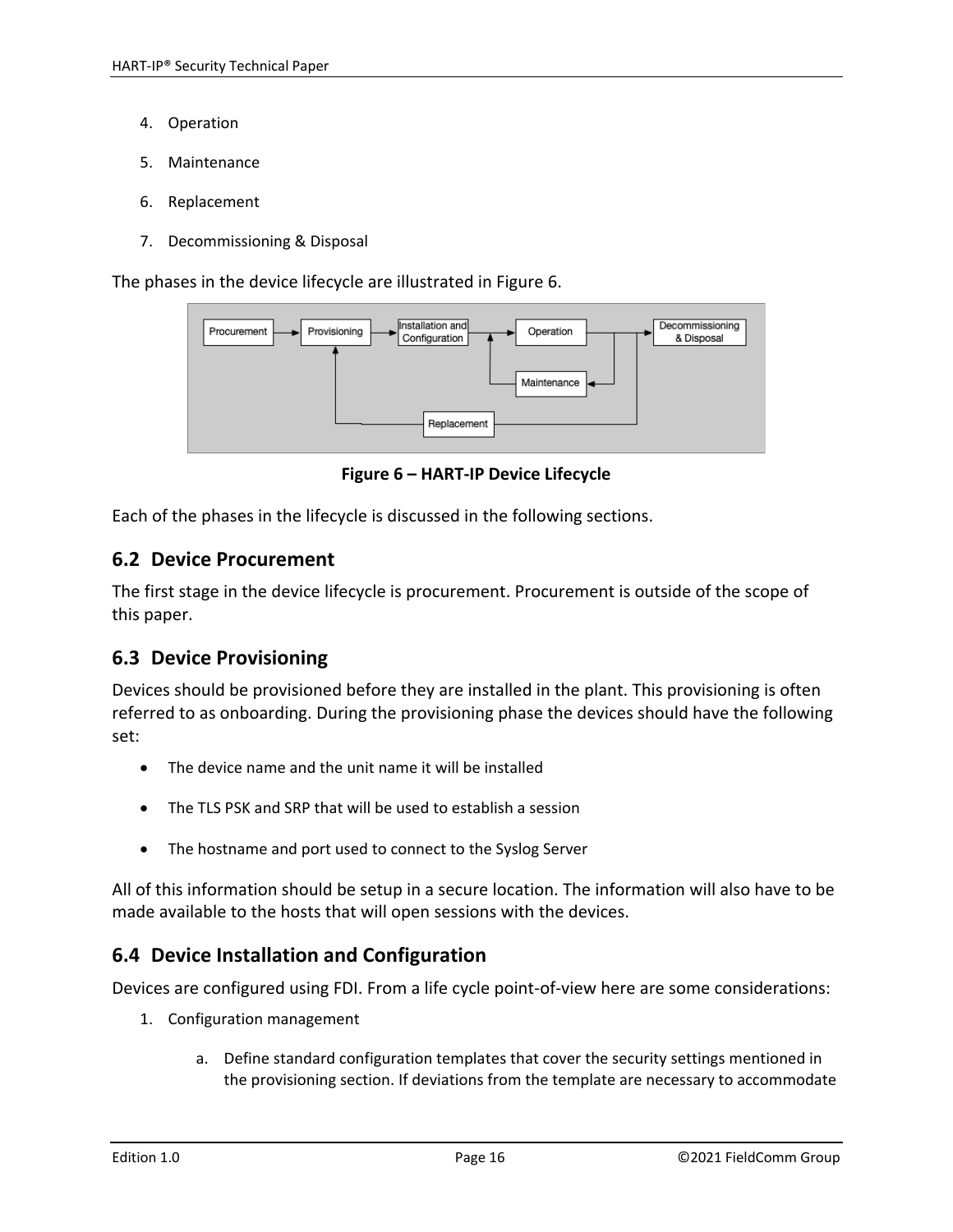the installation of the device, or the environment it is being installed into, these changes should be properly managed.

- 2. Create a baseline snapshot of the configuration of a HART‐IP device
	- a. Having a baseline will help with troubleshooting issues and investigating security incidents.
	- b. Before a device is placed in the production environment and/or shortly after, a configuration baseline snapshot should be established.

## **6.5 Device in Operation**

Once the device is installed and in production, it will need to be monitored as part of regular operations. To assist with this, HART‐IP supports audit logging. These audit logs are summarized in a Syslog server.

## **6.6 Device in Maintenance**

Device maintenance is a regular part of the plant maintenance. Process sites have operating and maintenance procedures for checking devices and performing maintenance on them. An additional step that may need to be is to support firmware upgrades to HART‐IP devices. Firmware upgrades are required for all IP‐based devices in order to incorporate security changes in addition to feature improvement.

Periodically, a snapshot of the running configuration of the devices should be taken and compared to the baseline configuration snapshots to uncover any risk or unexpected deviations in configuration. These snapshots become important when devices must be replaced.

# **6.7 Device Replacement**

Most sites have a device replacement procedure. As long as a device is being replaced by a device of the same revision from the same manufacture the procedure should go smoothly. If a different device version is being used, then additional testing will need to be performed to validate that the devices work the same. If a device from a different manufacture is being used, then additional testing will need to be performed to validate that the measurements are consistent and the integration with the control strategy works the same. The device setup for burst or publishing will also have to be validated.

## **6.8 Device Decommissioning and Disposal**

When it comes time to retire a device, some care should be taken with the way it is disposed of. This includes: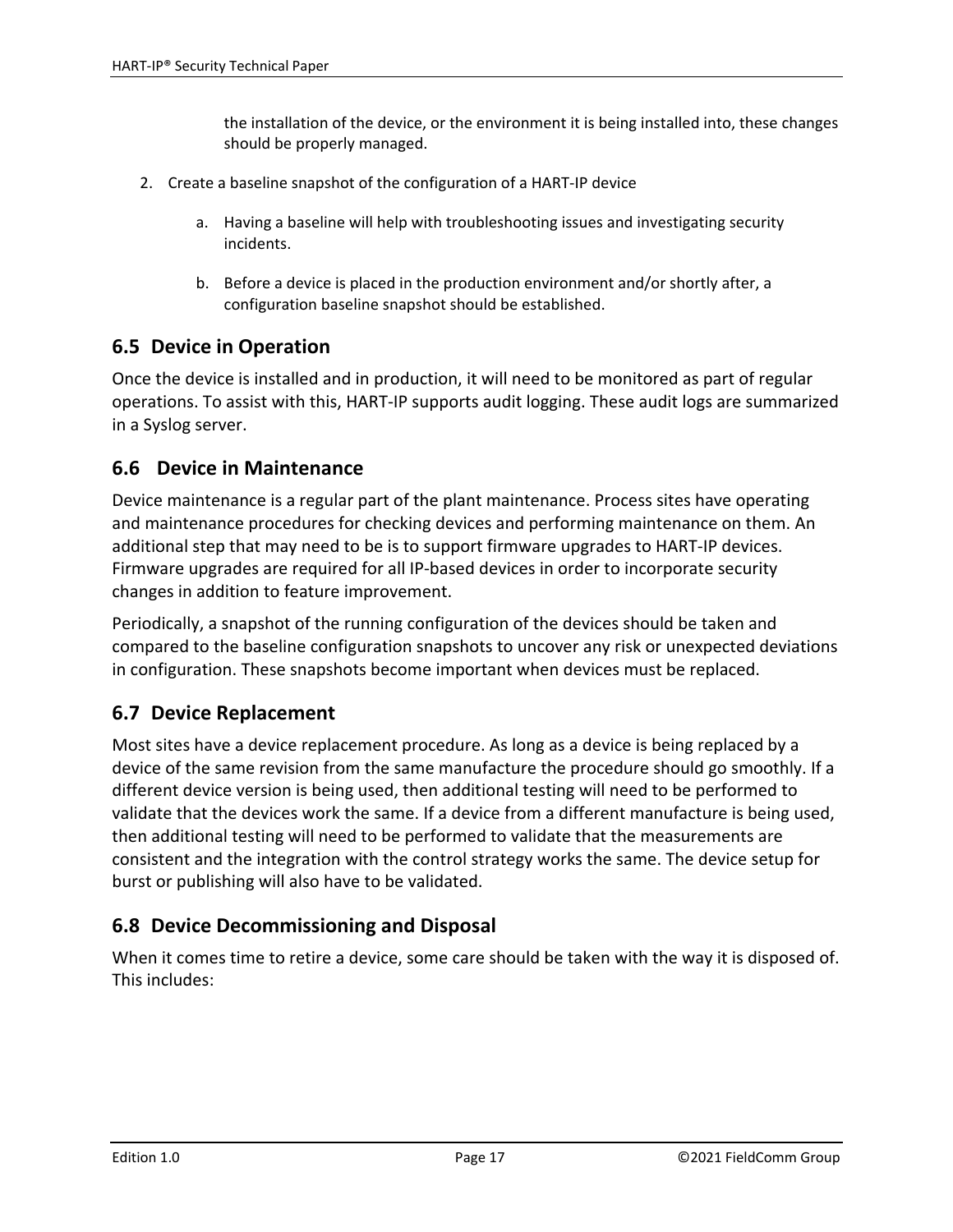- 1. Efficient data sanitization of the device storage which may include memory cards and flash memory.
	- a. NIST has guidelines (need to reference them if we keep any of this)
- 2. Decide which devices can be repurposed, reused, or recycled:
	- a. Some devices could be reused in different areas of the process.
	- b. Some devices will work well for training, test, and development environments.
- 3. Efficient disposal procedures:
	- a. Are you simply throwing the devices in the garbage can?
	- b. Should some equipment be physically destroyed in order to minimize the chance of data leakage?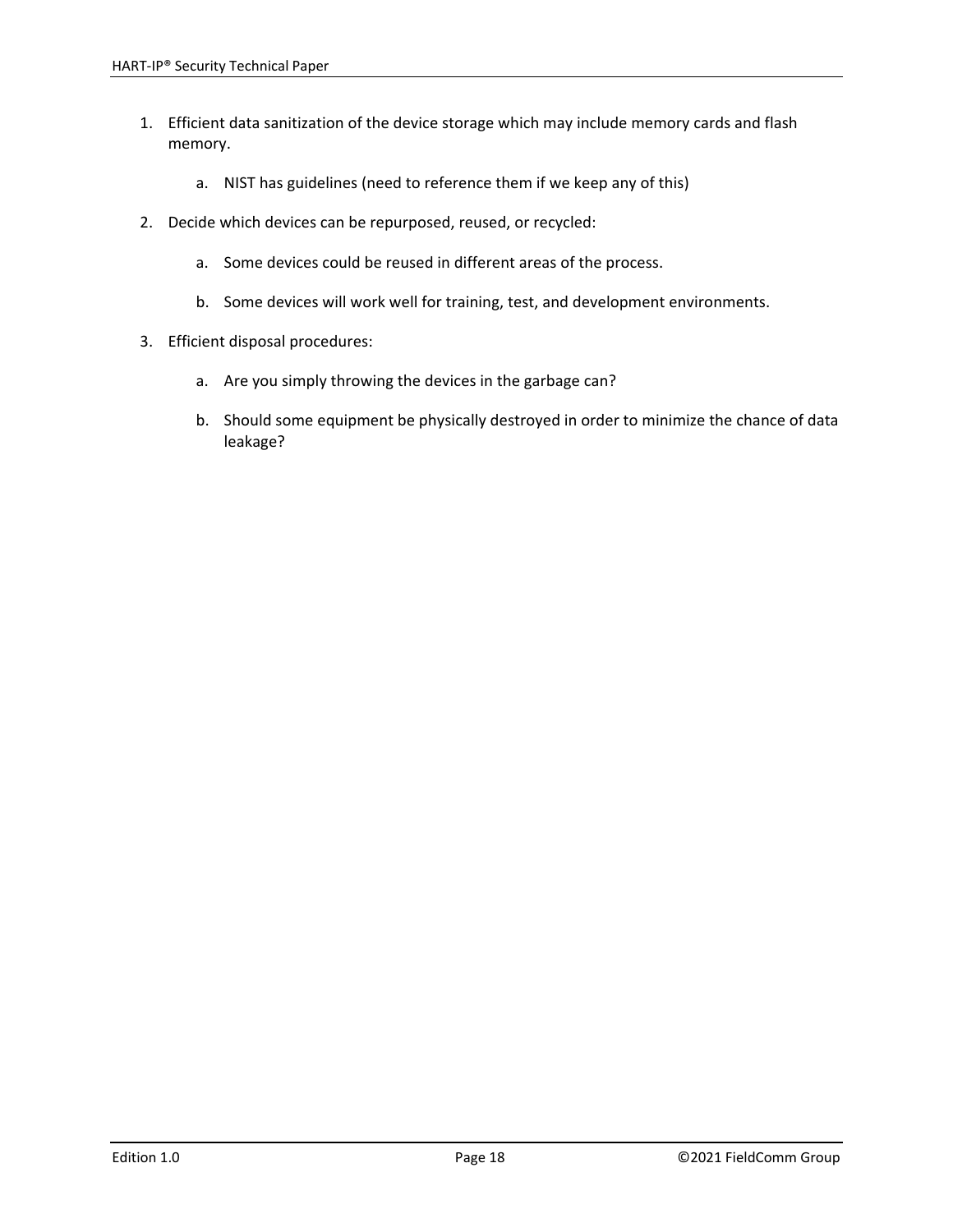# **7. CONCLUSIONS**

The major thing to consider is that HART‐IP devices are still HART devices, only in this case running over an IP‐based network. Many process installations have hazardous locations. For these sites HART‐IP over the Advanced Physical Layer (APL) may be used to support both installation in these hazardous locations and device power. Since APL is a 10 M connection, it will be possible to send considerably more measurement and device information from devices to the hosts.

Ethernet support within the FieldComm group is not new. HART‐IP, which can be used with ethernet, was first specified as part of HART 7 over ten years ago. This initial specification was largely intended for communications between hosts and gateways. In the latest release of HART‐IP, support for HART‐IP devices is now included. As part of these enhancements to HART‐ IP, security is now explicitly specified.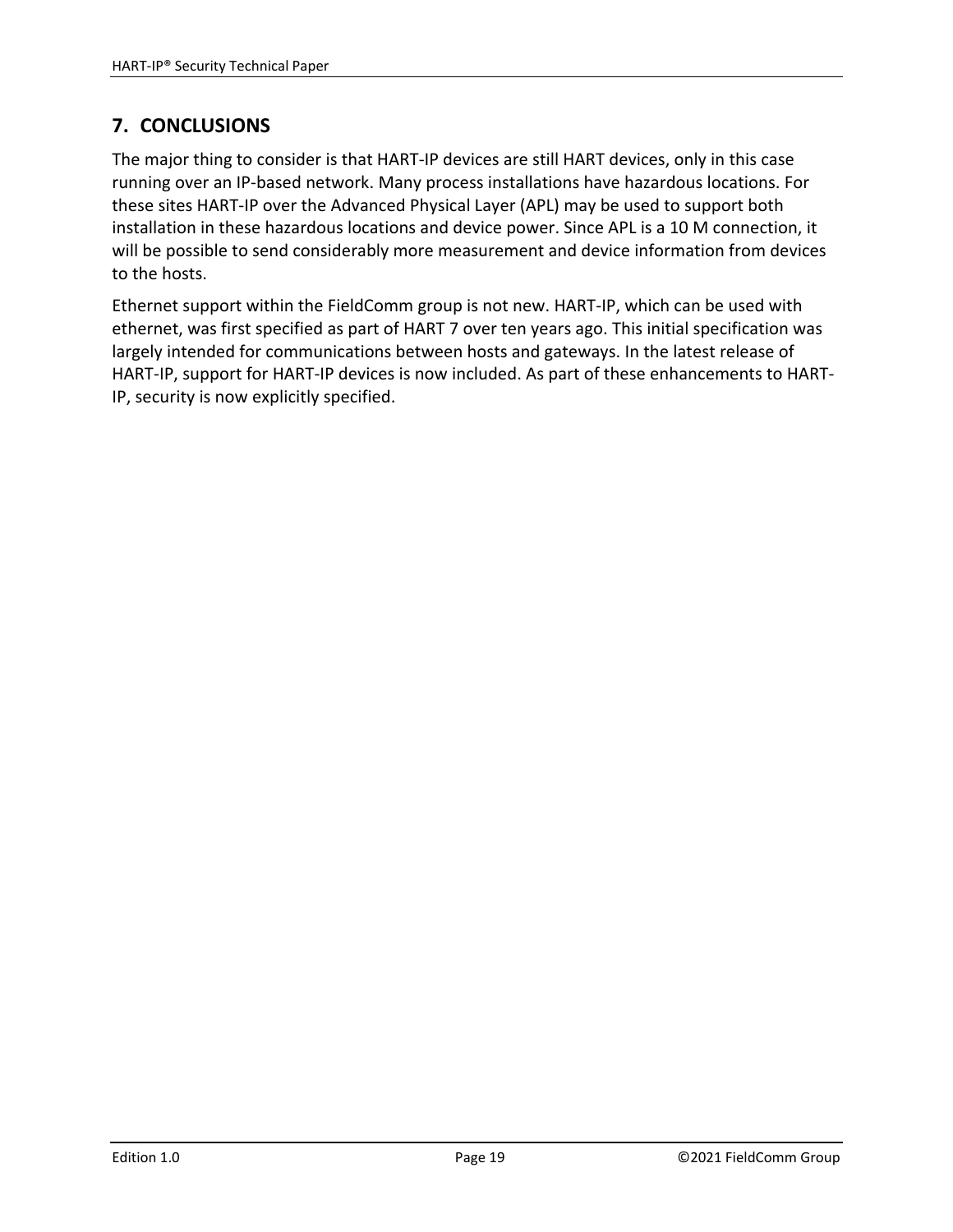# **ANNEX A. KEEPING UP TO DATE**

There are a number of ways to keep up to date on threats and attacks. One way is following the latest treads and alerts, and another is to follow research that is being done.

## **A.1.1. Sources of Information**

There are many sources of information on threats and attacks. Some of the keys are summarized below:

- Automated vulnerability management from NIST: The National Vulnerability Database (https://nvd.nist.gov/)
- General cybersecurity alerts: The US Computer Emergency Readiness Team (US‐CERT) (https://www.us‐cert.gov/ncas)
- Industrial control system threat information: The Industrial Control System Cyber Emergency Response Team (ICS‐CERT) (https://ics‐cert.us‐cert.gov)
- Medical device and health information cybersecurity sharing: The National Health Information and Analysis Center (NH‐ISAC) (http://www.nhisac.org)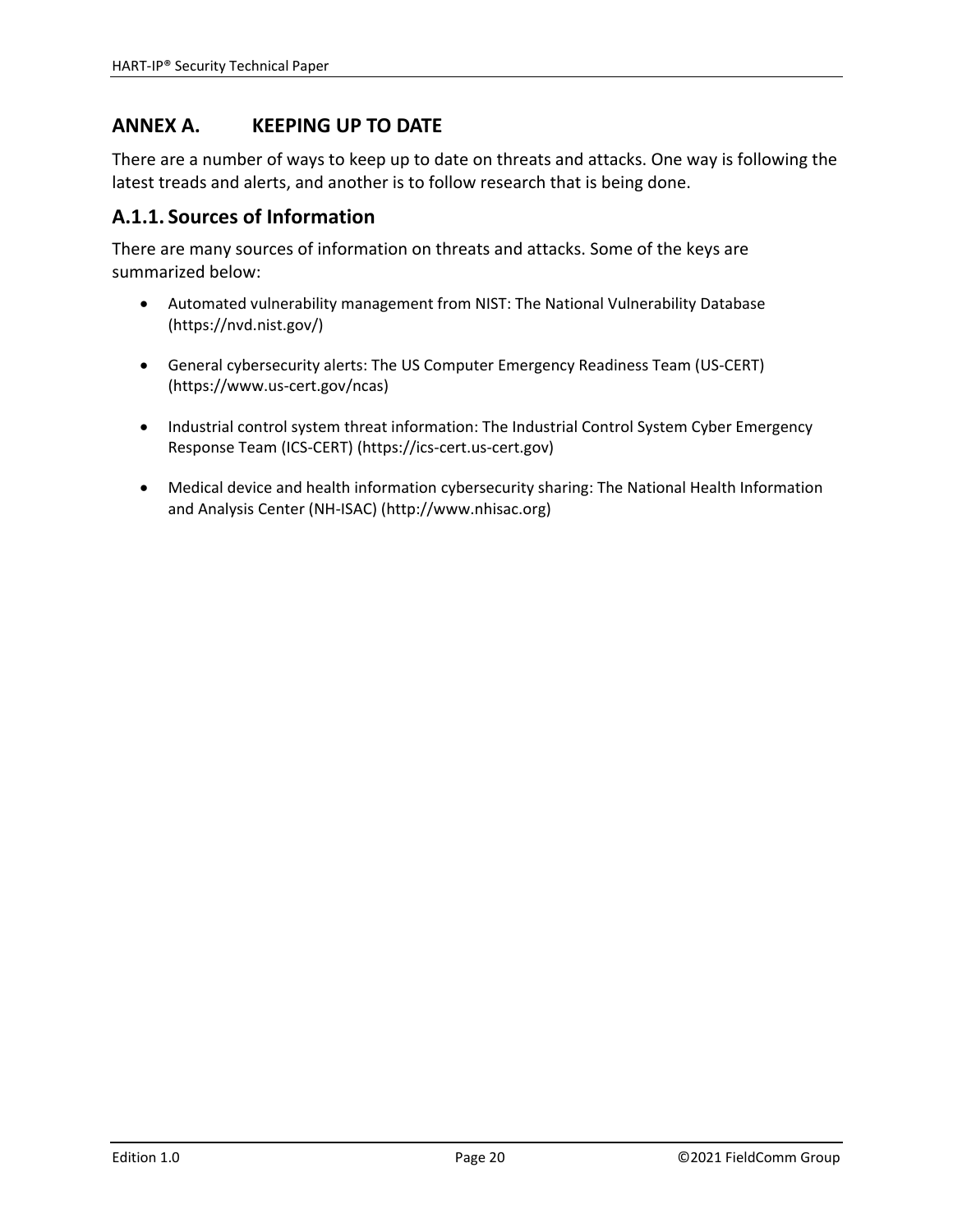## **ANNEX B. STRIDE**

STRIDE stands for **S**poofing, **T**ampering, **R**epudiation, **I**nformation Disclosure, **D**enial of Service (DoS), and **E**levation of Privilege. STRIDE was initially proposed for threat modeling but is now used more broadly. The Microsoft‐developed threat tool is used in the evaluation and in this document to evaluate security threats. A brief description of each of these is:

**Spoofing** is pretending to be something or someone you're not.

**Tampering** is modifying something you're not supposed to modify. It can include packets on the wire (or wireless), bits on disk, or the bits in memory.

**Repudiation** means claiming you didn't do something (regardless of whether you did or not).

**Information Disclosure** is about exposing information to people who are not authorized to see it.

**Denial of Service** (DoS) are attacks designed to prevent a system from providing service, including by crashing it, making it unusably slow, or filling all its storage.

**Elevation of Privilege** is when a program or user is technically able to do things that they're not supposed to do.

Table 2 provides a summary of each of the threat types and the security property it is associated with.

| <b>Threat Category</b> | <b>Threat Description</b>                                                                                                                                                                                                                                                                                                                                                                                                                                                                            | <b>Security Property</b> |
|------------------------|------------------------------------------------------------------------------------------------------------------------------------------------------------------------------------------------------------------------------------------------------------------------------------------------------------------------------------------------------------------------------------------------------------------------------------------------------------------------------------------------------|--------------------------|
| Spoofing identity      | An example of identity spoofing is illegally<br>accessing and then using another devices<br>authentication information, such as its unique<br>device ID.                                                                                                                                                                                                                                                                                                                                             | Authentication           |
| Tampering with<br>data | Tampering threats come in several flavors,<br>including tampering with bits on disk, bits on a<br>network, and bits in memory. There are three<br>main ways to address tampering threats:<br>relying on system defenses such as<br>permissions, use of cryptographic mechanisms,<br>and use of logging technology and audit<br>activities as a deterrent. Permissions are not<br>used in field devices. They are used in hosts<br>such as PAM, Controllers, IO Servers, Edge<br>Gateways, and so on. | Integrity                |

#### **Table 2 – STRIDE Threat Types and Security Properties**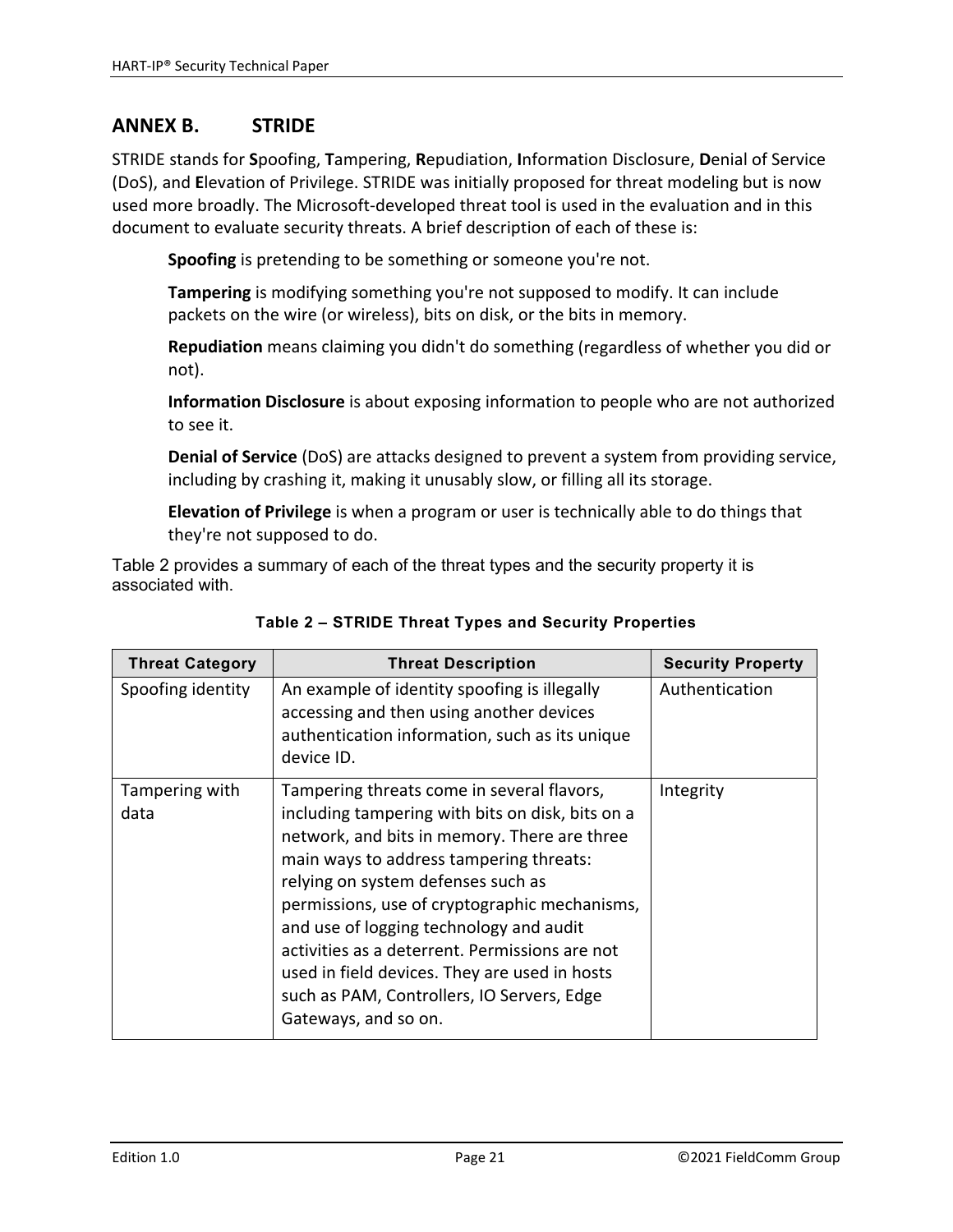| <b>Threat Category</b>    | <b>Threat Description</b>                                                                                                                                                                                                                                                                                                                                                                                           | <b>Security Property</b> |
|---------------------------|---------------------------------------------------------------------------------------------------------------------------------------------------------------------------------------------------------------------------------------------------------------------------------------------------------------------------------------------------------------------------------------------------------------------|--------------------------|
| Repudiation               | Repudiation threats are associated with users<br>or devices who deny performing an action<br>without other parties having any way to prove<br>otherwise.                                                                                                                                                                                                                                                            | Non-repudiation          |
|                           | Nonrepudiation refers to the ability of a system<br>to counter repudiation threats. For example, a<br>digital signature may have to be validated<br>before a packet is accepted. Logging may be<br>used as evidence that the packet was accepted.<br>In HART-IP devices and networks, statistics will<br>be kept on the number of packets and<br>commands processed.                                                |                          |
| Information<br>disclosure | Information disclosure can happen with<br>information at rest (in storage) or in motion<br>(over a network). The information disclosed<br>can range from the content of communication<br>to the existence of an entity with which<br>someone is communicating.                                                                                                                                                      | Confidentiality          |
| Denial of service         | Denial-of-service (DoS) attacks work by<br>disrupting access to some resource. DoS often<br>cause the targeted system to either run out of<br>resources or crash a service or block access to<br>it. Traditionally, those resources are CPU,<br>memory (both RAM and hard drive space can<br>be exhausted), and bandwidth. Denial-of-<br>service attacks can also exhaust user access to<br>the system and devices. | Availability             |
| Elevation of<br>privilege | Devices do not implement user authorization<br>and roles. Applications connecting to devices is<br>where privileges and roles are implemented.<br>That said, there are a number of mitigation<br>that devices support. These include:                                                                                                                                                                               | Authorization            |
|                           | Limiting the attack surface by only<br>1.<br>supporting a limited set of well-defined<br>functions<br>Providing a configuration lock<br>2.<br>Tracking configuration changes<br>3.<br>Utilizing an audit log<br>4.                                                                                                                                                                                                  |                          |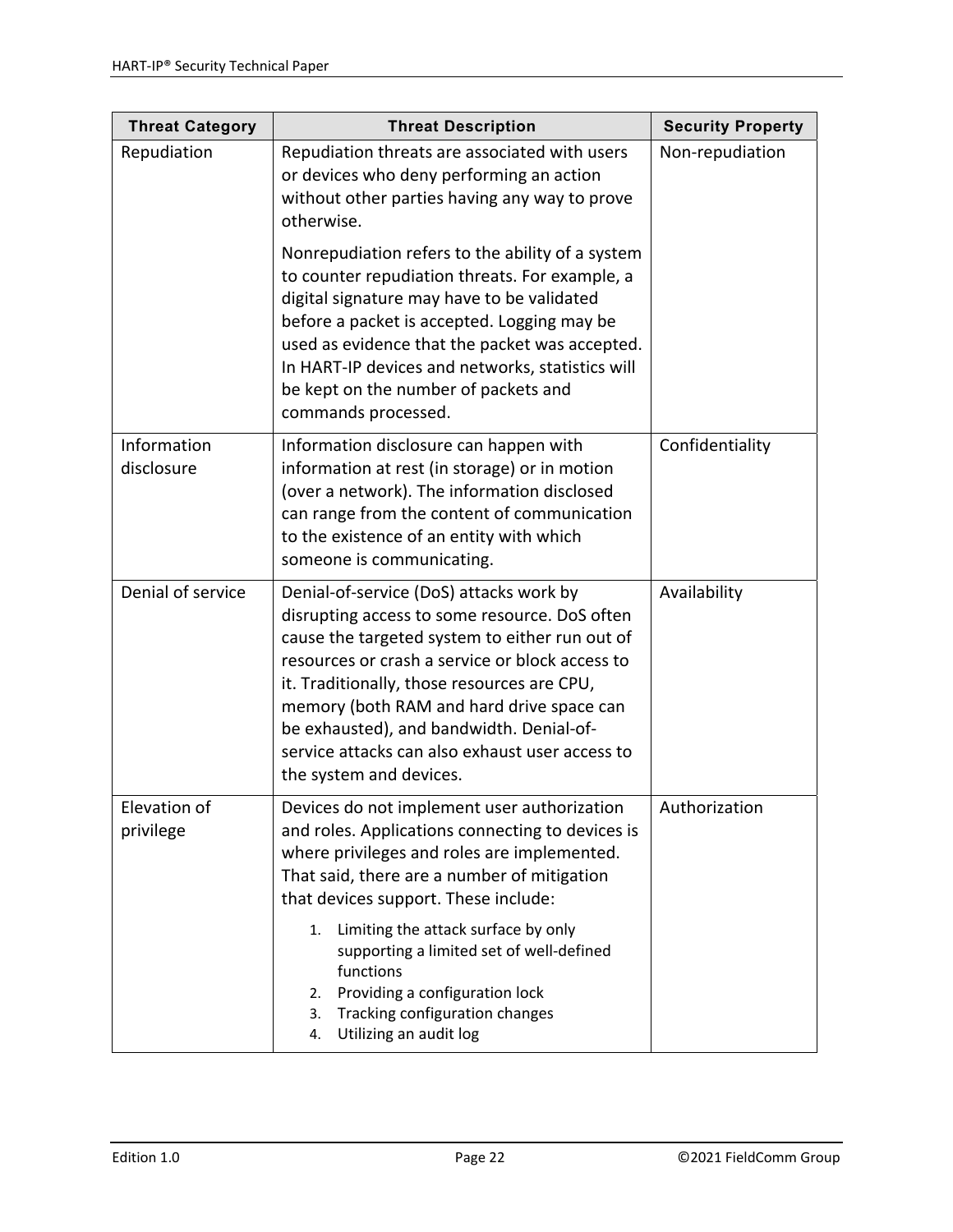# **ANNEX C. A SHORT INTRODUCTION TO TLS**

# **C.1.1. What is TLS**

Transport Layer Security, or TLS, is a widely adopted transport‐layer protocol designed to facilitate privacy and data security for communications over the Internet. A primary use case of TLS is encrypting the communication between web applications and servers, such as web browsers loading a website. In these web‐based scenarios the TLS handshake uses certificates and a Public Key Infrastructure (PKI) for mutual authentication and key exchange. However, in deployments such as such device level networks, a public‐key based handshake is not necessary. In such cases a more lightweight approach is to use a secret that is shared in advance between the TLS client and TLS server via out‐of‐band means, for example when the device is onboarded or commissioned at the end‐user site. In these cases, a set of pre‐shared key (PSK) based cipher suites for TLS or a set of secure remote passwords (SRP) cipher suites for TLS may be used. An example cipher suite for PSK is shown below:

#### TLS\_PSK\_WITH\_AES\_128\_CBC\_SHA256

- TLS defines the protocol that this cipher suite is for; for HART-IP it is TLS 1.2 or 1.3.
- PSK indicates the key exchange algorithm being used. The key exchange algorithm is used to determine if and how the client and server will authenticate during the handshake.
- AES 128 CBC indicates the block cipher being used to encrypt the message stream, together with the block cipher mode of operation.
- SHA256 indicates the message authentication algorithm (hash function) which is used to authenticate a message.

A pre‐shared key or secure remote password is simply a secret that both the client and the server know, and that can be used to derive symmetric keys for the session. The next section provides more details on the TLS‐PSK handshake.

# **C.1.2. TLS Handshake**

At a high level, TLS communications are split into two phases:

- A handshake phase where a secure communication is negotiated and created between two participants.
- A post‐handshake phase where communications are encrypted between the two participants.

These handshakes are illustrated in Figure 7.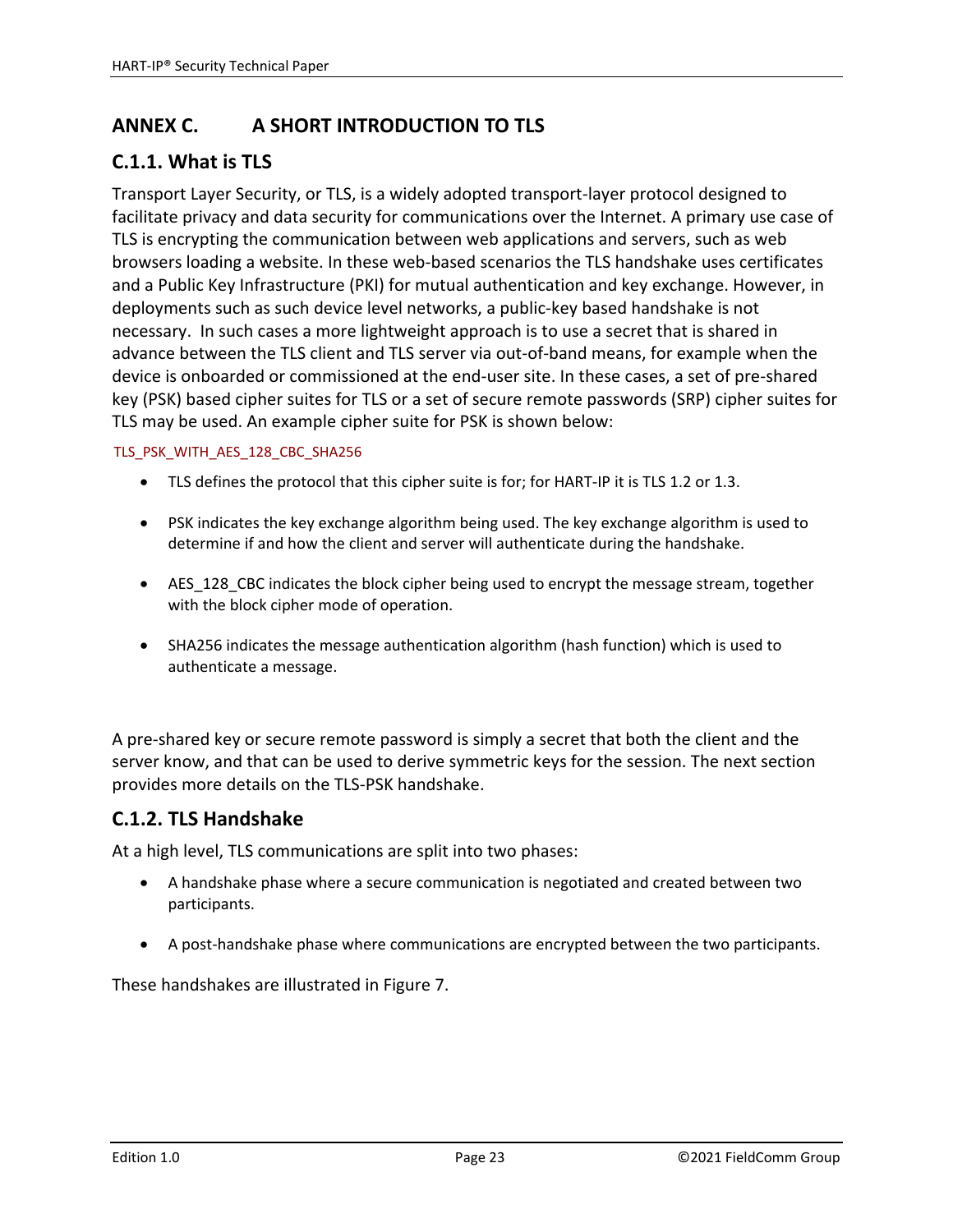

**Figure 7 – High Level View of TLS Handshake**

The handshake for TLS‐PSK 1.2 works by having the client advertise in its Client Hello message the list of cipersuites that it supports. The server selects one of the ciphers and responds. The TLS‐PSK 1.2 handshake is illustrated in Figure 8.



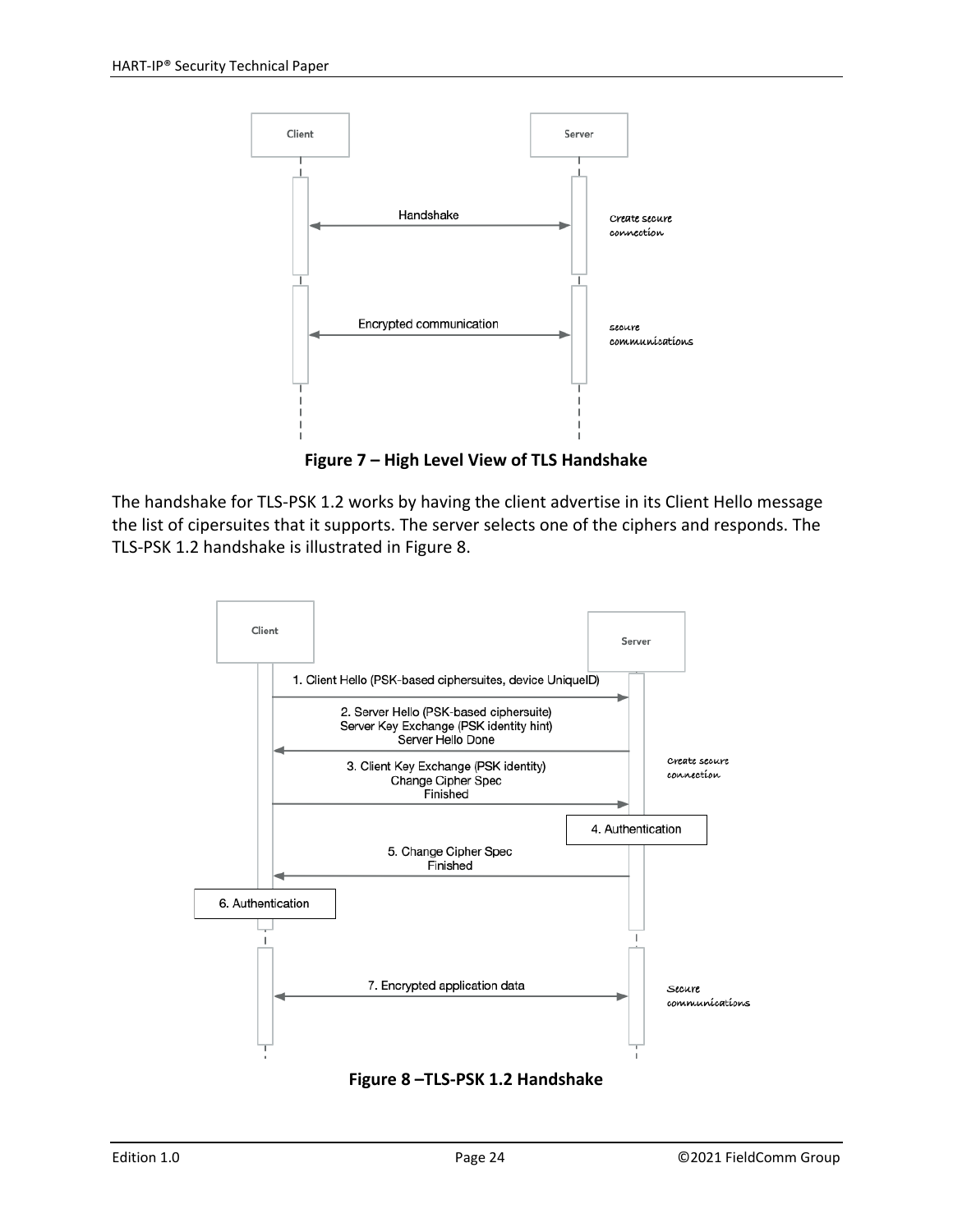The steps in the handshakes as described below:

- 1. Client sends Client Hello message with:
	- a. one or more PSK‐based ciphersuites
	- b. device Unique ID
- 2. Server responds with Server Hello message:
	- a. select one of the PSK‐based ciphersuites that were included in the Client Hello message and send this to the client in the Server Hello message
	- b. include a string "some string" to be used as a PSK identity hint
	- c. indicate that the Server Hello done
- 3. The Client sends the following:
	- a. Client Key Exchange (with PSK identifier)
	- b. Change Cipher Spec
	- c. Finished
- 4. The Server does the following:
	- a. Authenticates
- 5. The Server does the following:
	- a. Change Cipher Spec
	- b. Finished
- 6. The Client does the following:
	- a. Authenticates
- 7. Client and Server exchange encrypted application data

The client should indicate which key to use by transmitting a "PSK identity" to the server because both clients and servers may have pre‐shared keys with several different parties. As shown in Figure 8, the "PSK identity" is included in the Client Key Exchange message and transmitted to the server. After the negotiation for "PSK identity" is done, the client and the server can generate their pre-master secrets with the pre-shared key. As normal TLS process, the Finished message is computed for the authentication of the TLS handshake. Since the PSK key exchange mechanism uses only symmetric key algorithms, there is no burden caused by public key operations. Hence, the handshake time of PSK should be very fast.

TLS Handshake Protocol negotiates a session, which is identified by a Session ID.